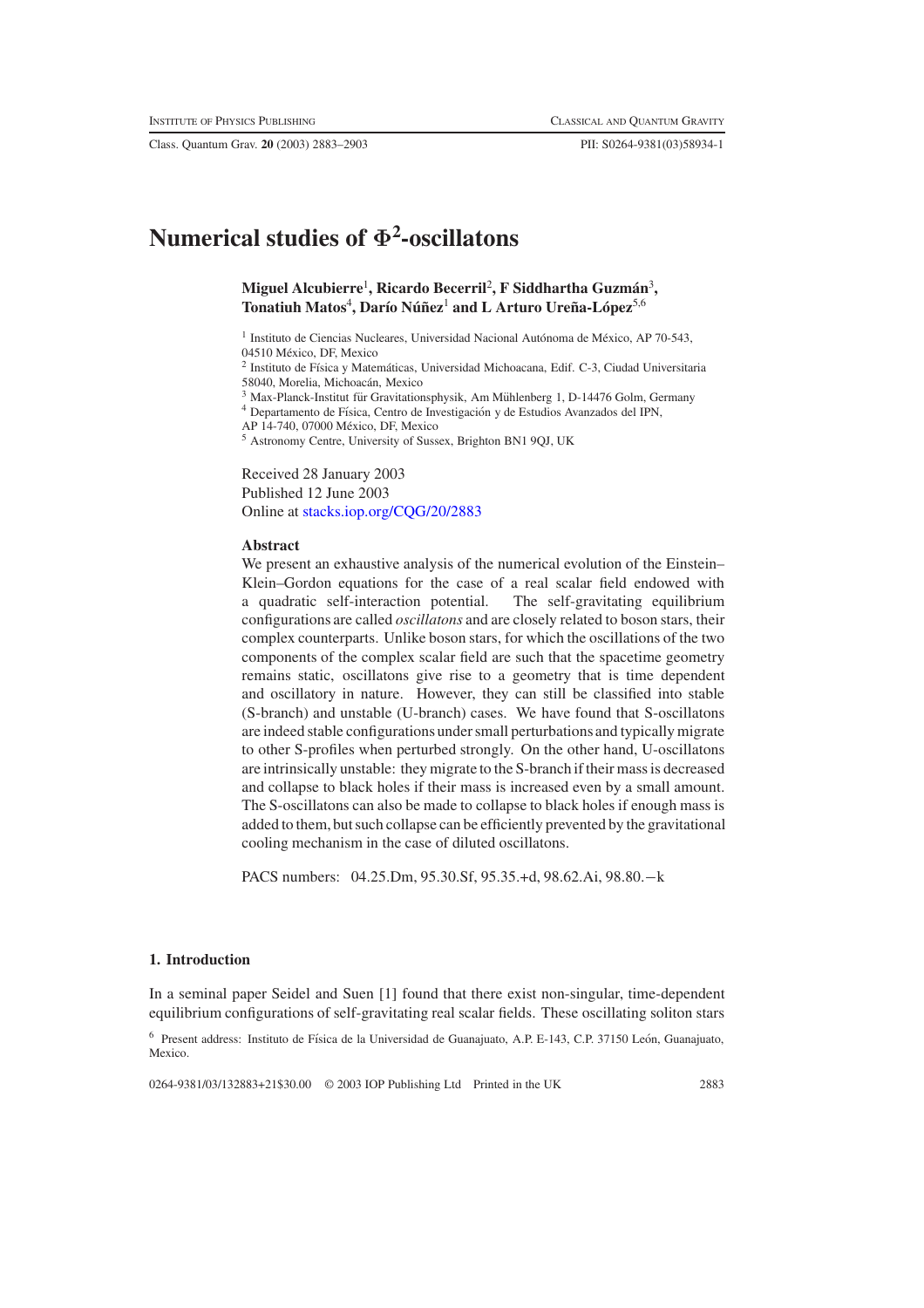are called *oscillatons*, and are solutions of the Einstein–Klein–Gordon (EKG) system of equations for minimally coupled real scalar fields. The time dependence of these solutions appears as a fundamental ingredient that allowssingularities to be avoided, in contrast to static solutions of the EKG equations with real scalar fields, where singularities frequently appear. The case of real scalar fields is quite different to that of complex scalar fields, for which the EKG equations provide the so-called boson stars, which are non-singular solitonic solutions with a static geometry (the components of the complex field oscillate in precisely such a way that the stress–energy tensor is time independent). However, the stability of oscillatons has not been studied in as much detail as in the case of boson stars [2–4]. Such studies are necessary because of the possible role of oscillatons in astrophysics and cosmology, where real scalar fields have been proposed as candidates for the dark matter in the Universe [5–7].

In this paper we want to complement previous studies [1, 3, 8–10] on oscillatons with a numerical analysis of the evolution of the EKG equations, much in the same way as has been done for boson stars [2–4]. The main aim is to investigate whether oscillatons are stable. For simplicity, we only consider here the spherically symmetric case of a real scalar field  $\Phi$ endowed with a quadratic scalar potential of the form  $V(\Phi) = (m^2/2)\Phi^2$ . Other cases will be treated in future publications.

This paper is organized as follows. In section [2,](#page-1-0) we present the necessary mathematical background to find equilibrium configurations and to further evolve the EKG equations. As we shall see, the equilibrium configurations may be classified into two different groups: the S- and U-branches. The numerical methods and tests are presented in section [3.](#page-3-0) In sections [4](#page-8-0) and [5,](#page-15-0) we analyse the results obtained from the evolution of the EKG equations for different oscillatons. We separately study the behaviour of S- and U-oscillatons by adding to them small and strong perturbations that change their total mass. We conclude in section [6.](#page-19-0)

## <span id="page-1-0"></span>**2. Mathematical background**

To begin with, we consider the spherically symmetric line element

$$
ds^{2} = -\alpha^{2} dt^{2} + a^{2} dr^{2} + r^{2} (d\theta^{2} + \sin^{2}(\theta) d\varphi^{2})
$$
 (1)

with  $\alpha(r, t)$  being the lapse function and  $a(r, t)$  being the radial metric function. We choose the polar-areal slicing condition (i.e. we force the line element to have the above form at all times, so that the area of a sphere with  $r = R$  is always equal to  $4\pi R^2$ ); this choice of gauge will force the lapse function *α(r, t)* to satisfy an ordinary differential equation in *r*. Throughout the work, we will be using units such that  $c = \hbar = 1$ , and we express the gravitational constant in terms of the Planck mass:  $G = 1/m_{\text{Pl}}^2$ .

<span id="page-1-1"></span>The energy–momentum tensor of a scalar field  $\Phi$  endowed with a quadratic self-interaction potential  $V(\Phi) = (m^2/2)\Phi^2$  is

$$
T_{\mu\nu} = \Phi_{,\mu} \Phi_{,\nu} - \frac{g_{\mu\nu}}{2} [\Phi^{,\sigma} \Phi_{,\sigma} + m^2 \Phi^2].
$$
 (2)

The non-vanishing components of  $T_{\mu\nu}$  are

$$
-T^{0}{}_{0} = \rho_{\Phi} = \frac{1}{2} [\alpha^{-2} \dot{\Phi}^{2} + a^{-2} \Phi'^{2} + m^{2} \Phi^{2}], \tag{3}
$$

$$
T_{01} = \mathcal{P}_{\Phi} = \dot{\Phi}\Phi',\tag{4}
$$

$$
T^{1}_{1} = p_{r} = \frac{1}{2} [\alpha^{-2} \dot{\Phi}^{2} + a^{-2} \Phi^{2} - m^{2} \Phi^{2}],
$$
\n(5)

$$
T^2{}_2 = p_\perp = \frac{1}{2} [\alpha^{-2} \dot{\Phi}^2 - a^{-2} \Phi'^2 - m^2 \Phi^2],\tag{6}
$$

and also  $T^3{}_3 = T^2{}_2$ . These different components are identified as the energy density  $\rho_{\Phi}$ , the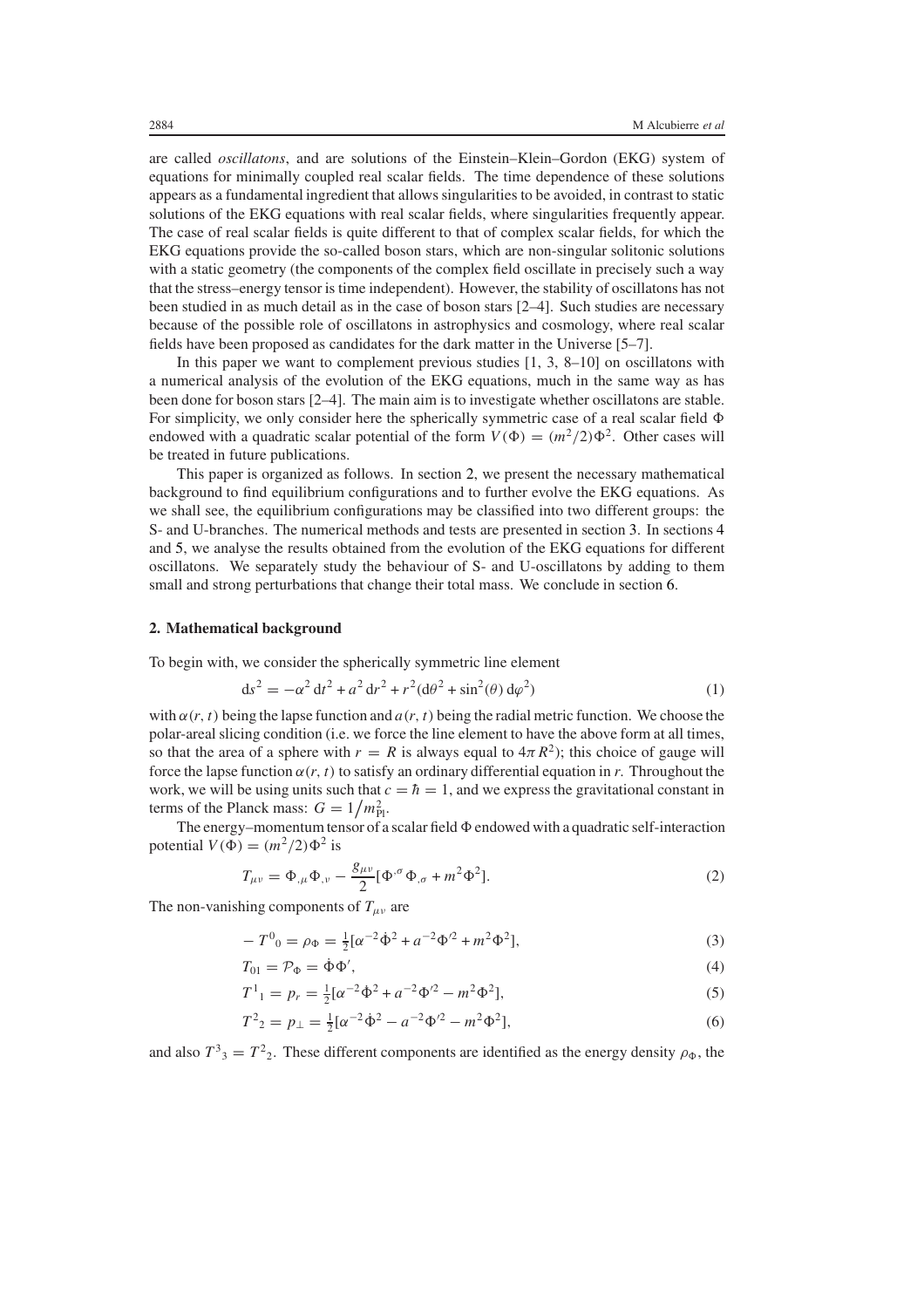momentum density  $\mathcal{P}_{\Phi}$ , the radial pressure  $p_r$  and the angular pressure  $p_{\perp}$ . The parameter *m* is interpreted as the mass of the scalar particles. Overdots denote *∂/∂t* and primes denote *∂/∂r*.

The evolution of the metric functions  $\alpha$  and  $\alpha$  can be obtained from the Einstein equations  $G_{\mu\nu} = \kappa_0 T_{\mu\nu}$ , with  $\kappa_0 = 8\pi G$ . In order to write appropriate evolution equations, we now introduce the first order variables  $\Psi = \Phi_{,r}$  and  $\Pi = a\Phi_{,t}/\alpha$ . Also, we define the dimensionless quantities  $r = x/m$ ,  $t \to t/m$ ,  $\Phi \to \Phi/\sqrt{\kappa_0}$ , where we note that the bosonic mass is the natural scale for time and distance.

<span id="page-2-0"></span>Using these new variables, the Hamiltonian constraint becomes

$$
\frac{a_{,x}}{a} = \frac{1 - a^2}{2x} + \frac{x}{4} [\Psi^2 + \Pi^2 + a^2 \Phi^2]
$$
\n(7)

<span id="page-2-5"></span>and the polar-areal slicing condition takes the form

$$
\frac{\alpha_{,x}}{\alpha} = \frac{a_{,x}}{a} + \frac{a^2 - 1}{x} - xa^2 \Phi^2.
$$
\n(8)

The evolution of the scalar field  $\Phi$  is governed by the Klein–Gordon (KG) equation, which appears as a consequence of the conservation equations of the scalar field energy–momentum tensor [\(2\)](#page-1-1) in the form

$$
T^{\mu\nu}{}_{;\nu} = \Phi^{,\mu} (\Box - m^2) \Phi = 0,\tag{9}
$$

<span id="page-2-6"></span><span id="page-2-4"></span>where  $\Box = g^{\alpha\beta}\nabla_{\alpha}\nabla_{\beta}$  is the d'Alembertian operator. The KG equation is equivalent to the following set of first order differential equations

$$
\Phi_{,t} = \frac{\alpha}{a}\Pi,\tag{10}
$$

$$
\Pi_{,t} = \frac{1}{x^2} \left( \frac{x^2 \alpha \Psi}{a} \right)_{,x} - a \alpha \Phi,
$$
\n(11)

$$
\Psi_{,t} = \left(\frac{\alpha \Pi}{a}\right)_{,x}.\tag{12}
$$

<span id="page-2-1"></span>Equations  $(7)$ – $(12)$  form the complete set of differential equations to be solved numerically.

## <span id="page-2-7"></span>*2.1. Eigenvalue problem for equilibrium configurations*

In order to find the equilibrium configurations of oscillatons, equations  $(7)-(12)$  $(7)-(12)$  $(7)-(12)$  are solved using Fourier expansions for both the metric and the scalar field functions  $[1, 8-10]$ . We briefly describe here the procedure used in [9] to find such equilibrium configurations.

<span id="page-2-3"></span>In order to deal with the non-linearities present in the EKG equations, it is convenient to introduce the new variables  $A(t, r) = a^2(t, r)$ ,  $C(t, r) = (a/\alpha)^2$ , for which equations  $(7)$ – $(12)$  take the form

$$
A_{,x} = \frac{Ax}{2} \left( C \Phi_{,t}^{2} + \Phi_{,x}^{2} + A \Phi^{2} \right) + \frac{A}{x} (1 - A), \tag{13}
$$

$$
C_{,x} = \frac{2C}{x} \left[ 1 + A \left( \frac{1}{2} x^2 \Phi^2 - 1 \right) \right],\tag{14}
$$

<span id="page-2-8"></span>
$$
C\Phi_{,t,t} = -\frac{1}{2}C_{,t}\Phi_{,t} + \Phi_{,x,x} + \Phi_{,x}\left(\frac{2}{x} - \frac{C_{,x}}{2C}\right) - A\Phi,
$$
\n(15)

<span id="page-2-2"></span>
$$
A_{,t} = xA\Phi_{,t}\Phi_{,x}.\tag{16}
$$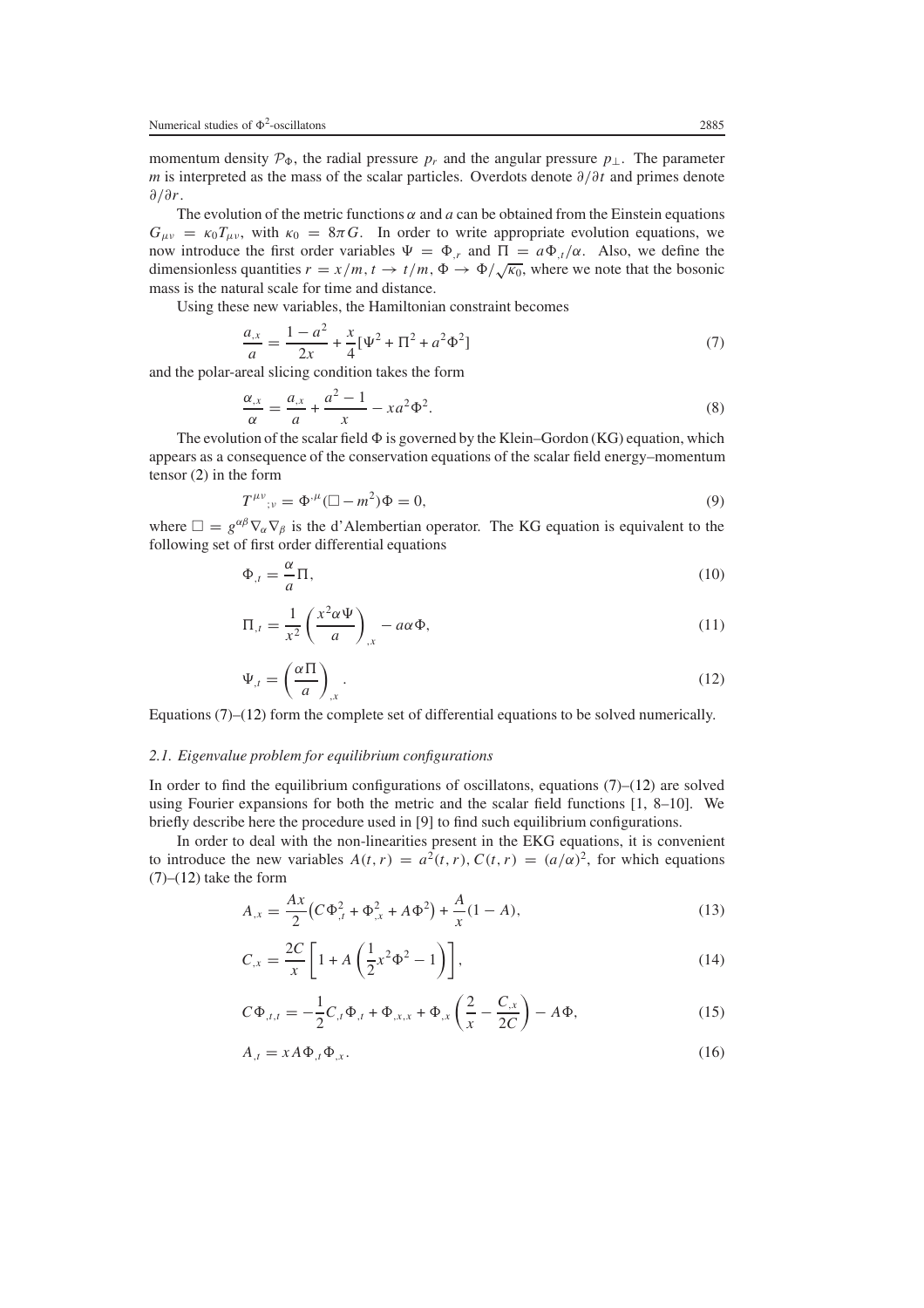The lapse function is later obtained as  $\alpha^2(t, x) = A(t, x)/C(t, x)$ . Note that equation [\(16\)](#page-2-2) is a consequence of the momentum constraint (the  $\{t, r\}$  part of the Einstein equations).

<span id="page-3-1"></span>We shall consider the Fourier expansions

$$
\Phi(t, x) = \sum_{j=1}^{j_{\text{max}}} \phi_j(x) \cos(j\omega t), \qquad A(t, x) = \sum_{j=0}^{j_{\text{max}}} A_j(x) \cos(j\omega t),
$$
\n
$$
C(t, x) = \sum_{j=0}^{j_{\text{max}}} C_j(x) \cos(j\omega t), \qquad (17)
$$

where  $\omega$  is called the fundamental frequency and  $j_{\text{max}}$  is the mode at which the Fourier series are truncated.

Solutions are obtained by introducing the Fourier expansions  $(17)$  in equations  $(13)$ – $(16)$ , and setting each Fourier coefficient to zero. After introducing  $\xi(x) = \phi_{,x}(x)$ , the EKG equations are reduced to a set of coupled first order ordinary differential equations of the form

$$
\frac{\mathrm{d}X_j}{\mathrm{d}x} = x F_j(X_k),\tag{18}
$$

where  $X_j$  could be  $A_j(x)$ ,  $C_j(x)$ ,  $\phi_j(x)$  or  $\xi_j(x)$ . In  $X_iF_j$  there are non-linear terms, for instance  $A(x, t)C(x, t)$ , which should be written as a Fourier expansion with coefficients  $(AC)_k(x)$ . These coefficients can be obtained using convolution sums.

The boundary conditions are determined by requiring non-singular and asymptotically flat solutions, for which equations  $(13)$ – $(16)$  become an eigenvalue problem. Thus, it is only necessary to determine the initial values  $\phi_i(0), C_i(0)$  (the fundamental frequency is an *output* value) corresponding to a given central value  $\phi_1(0)$ , to obtain different equilibrium configurations. To find these values, we employed the shooting method. In practice, only the odd coefficients in the scalar field expansion and the even coefficients in the metric functions *A* and *C* are required. For the coefficients  $A_j$ , we only integrated  $\frac{dA_0}{dx} = A F_0$  and find the remaining  $A_{j\leq 1}$  by using the algebraic relation [\(16\)](#page-2-2). Given  $j_{\text{max}}$  there are  $2 + 3j_{\text{max}}$  ordinary differential equations. We solved them with an adaptive stepsize control Runge–Kutta method.

A typical oscillaton solution is shown in figure [1.](#page-4-0) Even though we are solving non-linear equations, the Fourier series converges rapidly. A particular feature of the solutions is that they are represented only by odd Fourier coefficients of the scalar field  $\Phi$  and the even coefficients of the metric functions *A* and *C*.

In figure [2,](#page-5-0) we show the calculated total mass  $(M<sub>T</sub>)$ , the fundamental frequency  $(\Omega \equiv \omega/m)$  and the radius at which the radial metric coefficient reaches its maximum value at  $t = 0$  ( $R_{\text{max}}(0)$ ) for different configurations. In the case of oscillatons, the position of the maximum of  $a^2$  is not a fixed value but instead oscillates in time. However, as we shall see below (see figure [9\)](#page-13-0), the amplitude of such oscillations is quite small and the initial value can be taken as representative of each oscillaton. The maximum mass  $M_c = 0.607 m_{\rm Pl}^2/m_{\Phi}$  is reached for a central value  $\phi_{1c}(0) = 0.48$ , to which also corresponds a fundamental frequency  $\Omega = 0.864$ . The fundamental frequency is always such that  $\Omega \leq 1$  for all oscillatons, with  $\Omega = 1$  for the trivial solution. In general, more massive oscillatons oscillate with a smaller fundamental frequency.

#### <span id="page-3-0"></span>**3. Numerics**

#### *3.1. Numerical algorithm for the evolution of the system*

In order to integrate the Klein–Gordon equations  $(10)$ – $(12)$ , we used a method of lines with second order centred differences in space. For the time integration we use a method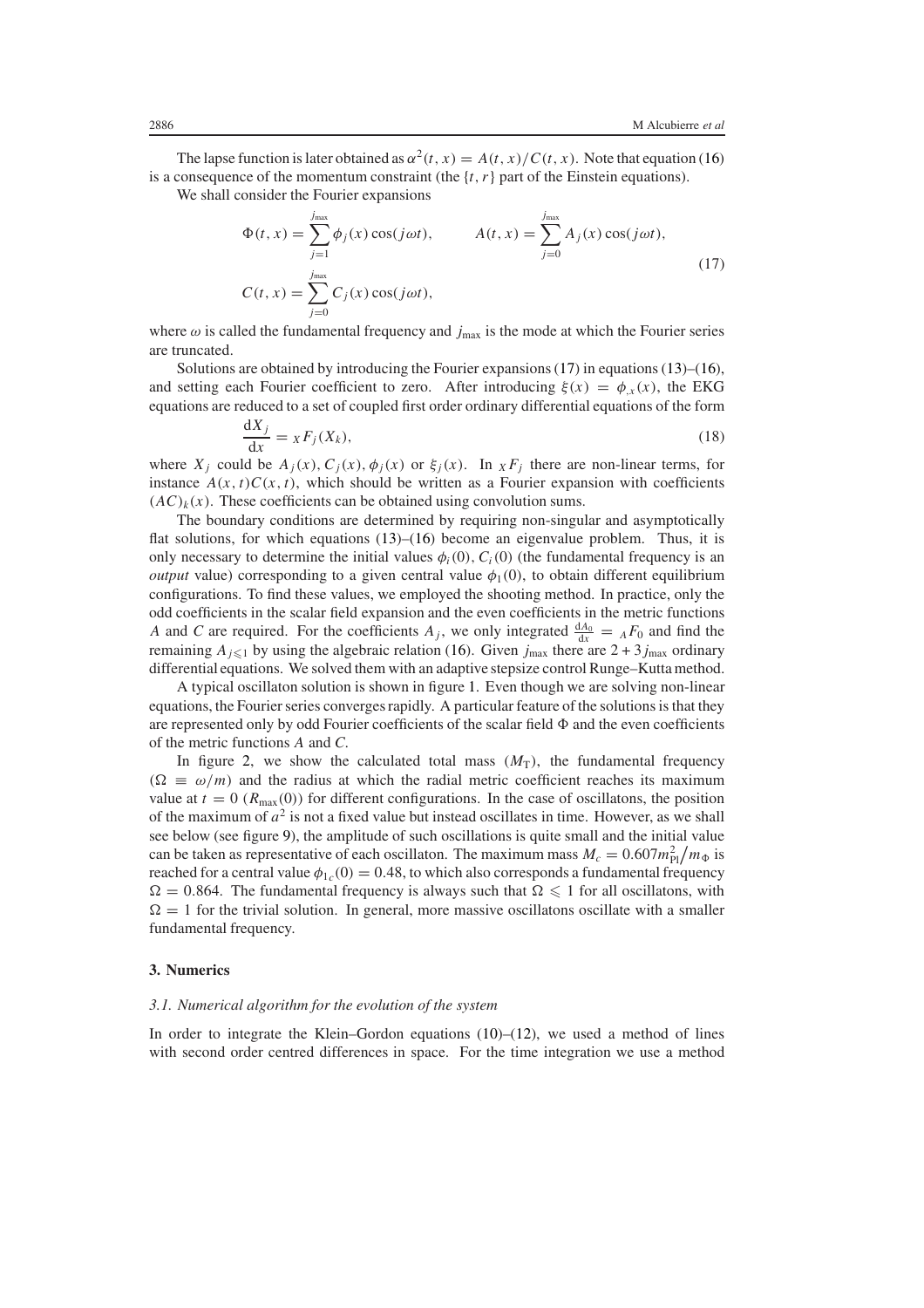

<span id="page-4-0"></span>**Figure 1.** Non-zero Fourier coefficients of the scalar field  $\Phi$  and the radial metric coefficient  $g_{rr}$  −1 (see equations [\(17\)](#page-3-1)) for a configuration with  $\phi_1(0) = 0.2828$ . The total mass is  $M = 0.5726 m_{\text{Pl}}^2/m$ and the fundamental frequency is  $(\omega/m) = 0.9128$ . The solution shown here was calculated up to the sixth Fourier mode ( $j_{\text{max}} = 6$  in equations [\(17\)](#page-3-1)). The convergence of the Fourier series is manifest (notice the re-scaling of the higher Fourier modes).

inspired in the iterative Crank–Nicholson (ICN) scheme with three iterations (see for example [12, 13]). The standard ICN is used to integrate a system of evolution equations of the form:

$$
\frac{\partial u_i}{\partial t} = S_i(u_j, \partial_{x_k} u_j). \tag{19}
$$

Given values of the variables  $u_i$  at time step  $t = n\Delta t$ , one updates the values of the variables to time step  $t = (n + 1)\Delta t$  in the following way:

$$
u_i^{(1)} = u_i^n + (\Delta t/2)S_i^n,\tag{20}
$$

$$
u_i^{(k)} = u_i^n + (\Delta t/2)S_i^{(k-1)}, \qquad k = 2, \dots, N-1,
$$
\n(21)

$$
u_i^{n+1} = u_i^n + \Delta t S_i^{(N-1)},\tag{22}
$$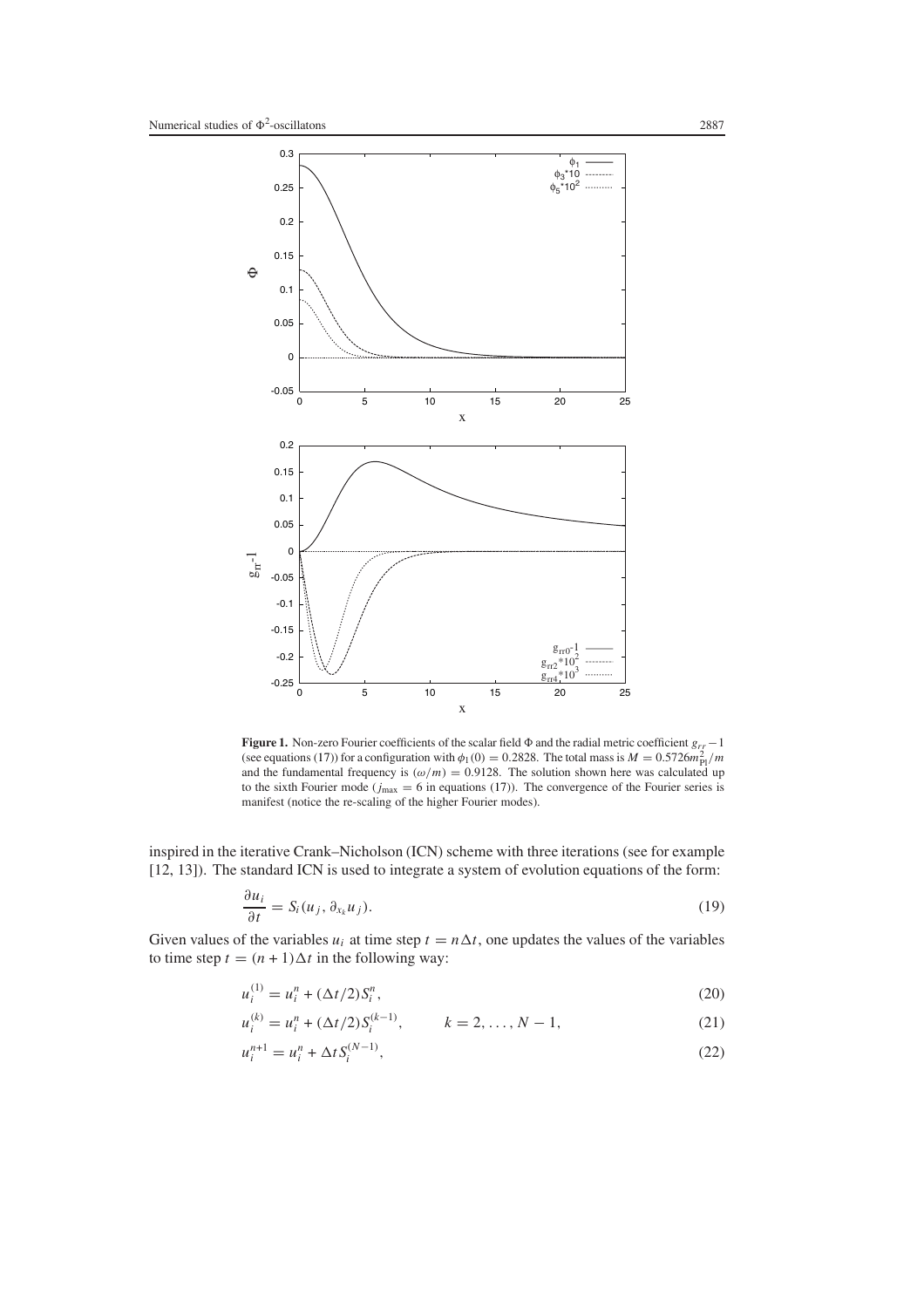

<span id="page-5-0"></span>**Figure 2.** (Top) Total masses  $M_T$  (in units of  $m_{\text{Pl}}^2/m_{\Phi}$ ) and fundamental frequencies ( $\Omega$ ) of different oscillatons. The critical (maximum) mass is  $M_c = 0.607 m_{\text{Pl}}^2 / m_{\Phi}$  for a configuration with a central value  $\phi_{1_c}(0) = 0.48$ ; its corresponding frequency is  $(\omega/n) = 0.864$ . (Bottom) Plot of the total mass  $M_T$  versus  $R_{\text{max}}(0)$  (the latter in units of  $m^{-1}$ ), the radius at which the metric coefficient  $g_{rr}$  reaches its maximum value at  $t = 0$ .

where  $u_i^n = u_i(t = n\Delta t)$ ,  $u_i^{n+1} = u_i(t = (n+1)\Delta t)$  and  $u_i^{(k)}$  are intermediate values. Taking  $N = 3$  is enough to obtain a second order accurate, stable scheme [12, 13] (in fact, taking  $N = 2$  is enough for second order accuracy, but it is unstable).

For our purposes we have modified the above algorithm for the case  $N = 3$  in the following way:

$$
u_i^{(1)} = u_i^n + (\Delta t/3)S_i^n,\tag{23}
$$

$$
u_i^{(2)} = u_i^n + (\Delta t/2)S_i^{(1)},\tag{24}
$$

$$
u_i^{n+1} = u_i^n + \Delta t S_i^{(2)}.
$$
\n(25)

The reason for this modification is that the above scheme is considerably less dissipative than standard three-step ICN. In fact, for linear equations one can show that the above scheme is third order in time. We have found our modified scheme ICN to be very stable and robust in practice.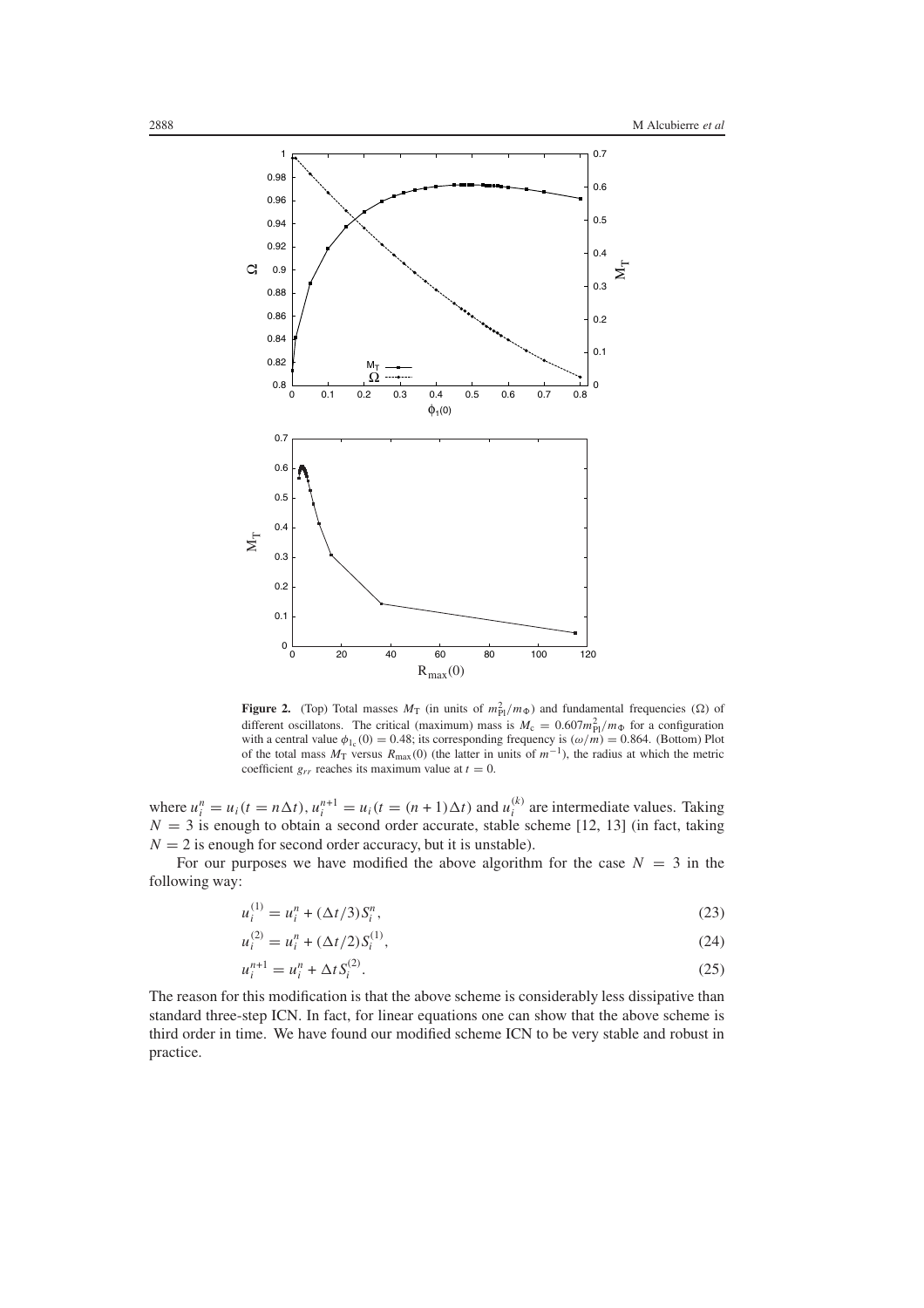Once we have advanced the variables  $\Phi$ ,  $\Psi$  and  $\Pi$  one time step using the above algorithm, we substitute their new values into equations [\(7\)](#page-2-0) and [\(8\)](#page-2-5). These are simple ordinary differential equations on the radial coordinate that we solve using a standard second order Runge–Kutta scheme.

#### *3.2. Boundary conditions*

Our set of equations is singular at  $x = 0$ . To avoid the singularity, we stagger the origin and take a spatial grid of the form  $x_i = (i - 1/2) \Delta x$ . The fictitious point at  $x_0 = -\Delta x/2$  is used to impose appropriate parity conditions:  $\Pi$  is even and  $\Psi$  is odd. Note that we can integrate  $\Phi$ all the way to the boundary point  $x_0 = -\Delta x/2$ , since its evolution equation does not require the evaluation of spatial derivatives.

At the outer boundary we also need to impose boundary conditions. Note again that we do not need to apply a boundary condition for  $\Phi$ , as its evolution equation can be integrated all the way to the boundary point. For  $\Pi$  we assume that, for large enough x, it behaves as an outgoing wave pulse of the form:

$$
\Pi = u(x - t)/x,\tag{26}
$$

with *u* being an arbitrary function. In differential form this becomes

$$
\partial_x \Pi + \partial_t \Pi + \Pi/x = 0,\tag{27}
$$

which, by performing finite difference, can be solved for the unknown boundary value at the new time level. On the other hand, it is not difficult to convince oneself that the function  $\Psi$  does not behave as an outgoing wave at the boundary. However, we are assuming that  $\Pi$ does and, as a consequence, so does  $\Phi$ . In particular, the outgoing wave boundary condition applied to  $\Phi$  can be seen to imply that at the boundary:

$$
\Psi = -\Pi - \Phi/x.
$$
\n(28)

This equation can then be used to obtain boundary values for  $\Psi$  once those of  $\Phi$  and  $\Pi$  are known.

Finally, we need to mention the boundary conditions used for the ordinary differential equations that have to be solved to find the metric functions  $\alpha$  and  $\alpha$ . For  $\alpha$ , we use the fact that local flatness implies that  $a(x = 0) = 1$  and  $\partial_x a(x = 0) = 0$ . These two conditions imply that  $a(x_0) = a(x_1) = 1 + \mathcal{O}(\Delta x)^3$ . We use these two boundary values at the first two grid points and integrate the second order Hamiltonian constraint outwards.

For the lapse function  $\alpha$  we use the fact that, in a vacuum, our slicing condition implies that we are in Schwarzschild coordinates, so we must have  $\alpha = 1/a$ . We then assume that our boundaries are sufficiently far away as to be always in a vacuum, and impose  $\alpha = 1/a$ as an outer boundary condition. The slicing condition is then integrated inward. One could presumably improve on this by setting  $\alpha(x = 0) =$  constant,  $\partial_x \alpha(x = 0) = 0$  as boundary conditions on the origin, integrating the slicing condition outwards, and then re-scaling it so that the lapse goes as  $1 + k/x$  far away (*k* is a constant, note that the slicing condition is scale invariant).

## *3.3. Regularity at the origin*

Among the evolution equations for the scalar field [\(10\)](#page-2-4)–[\(12\)](#page-2-1), the one corresponding to  $\Pi$ could be particularly problematic when discretized without care, because it is not second order accurate due to the presence of the factor  $1/x^2$  in the principal part. Nevertheless, a simple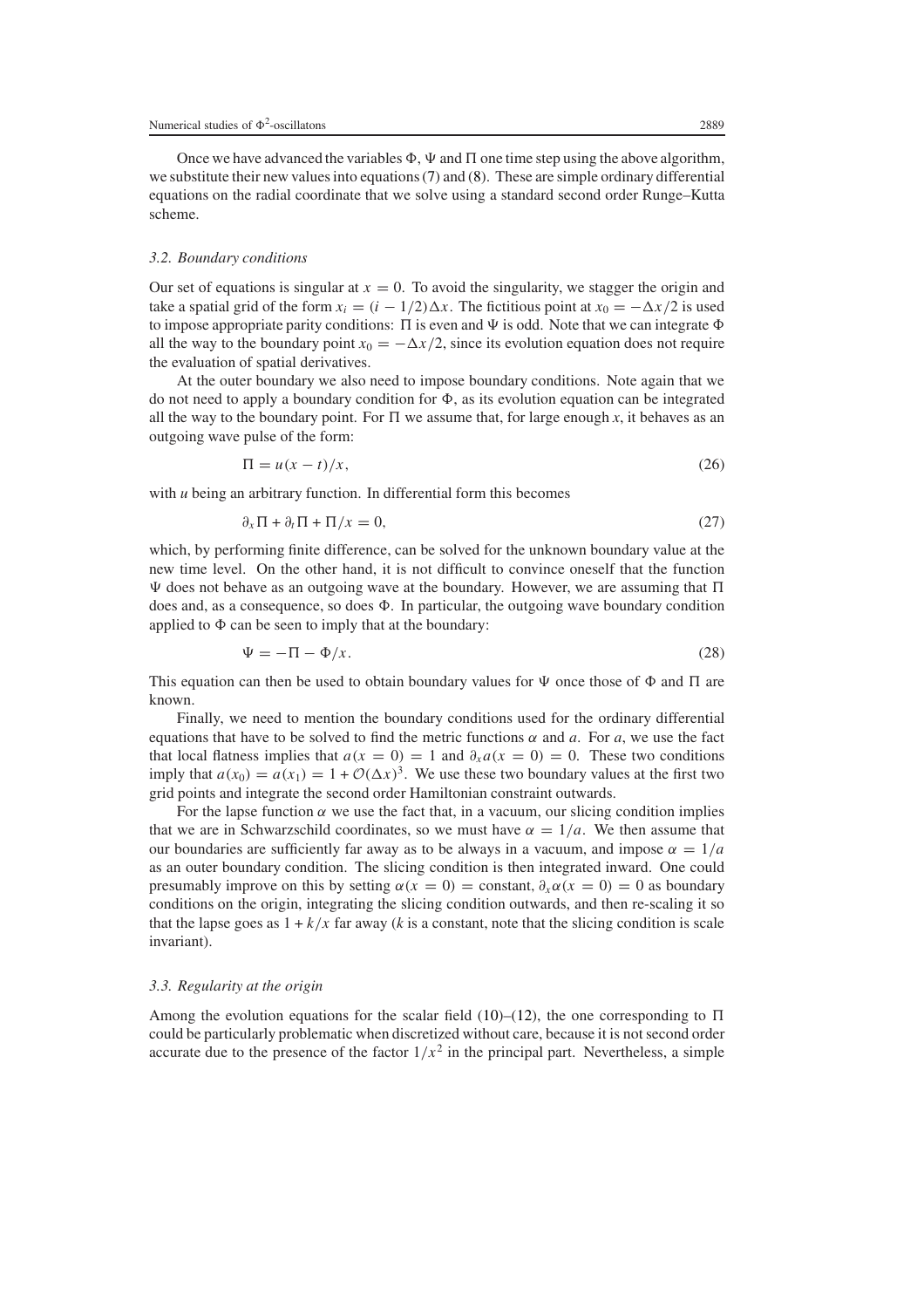

<span id="page-7-1"></span>**Figure 3.** The momentum constraint [\(30\)](#page-7-0) for three different resolutions: fine  $dr = 0.01$ ), medium  $(dr = 0.02)$  and coarse  $(dr = 0.04)$ . The initial conditions correspond to a Gaussian pulse of the form  $\Phi(0, x) = 0.296 e^{-x^2/5.35}$ , and total mass  $M = 0.575$ . The numerical code remains second order convergent.

transformation of [\(11\)](#page-2-6) that warranties the accuracy of our simulations at the origin reads as follows

$$
\Pi_{,t} = 3 \frac{\partial}{\partial x^3} \left( \frac{x^2 \alpha \Psi}{a} \right) - a \alpha \Phi,
$$
\n(29)

which is the equation we discretized. Note that the first term on the right-hand side of this equation includes now a first derivative with respect to  $x<sup>3</sup>$  and not a third derivative (see [11]).

#### *3.4. Code tests*

*3.4.1. Accuracy.* In order to illustrate how all these ingredients work together properly, we now study the accuracy of our numerical methods in some particular cases. In figure [3](#page-7-1) we show the convergence of a system initially consisting of a Gaussian pulse of scalar field. The equation we use to calibrate our techniques is the  $(r, t)$  component of Einstein's equations (the momentum constraint):

$$
\beta := a_{,t} - \frac{1}{2}x\alpha \Phi \Pi = 0,\tag{30}
$$

<span id="page-7-0"></span>which should be satisfied for an exact solution<sup>7</sup>. What we show in the plot is the *L*2 norm of the value of *β* across the grid as a function of time for three different resolutions. The initial Gaussian corresponds to an oscillaton with  $M = 0.575$ , so that it is in the stable branch and has a long time life; the boundary is located at  $x = 50$  so that the evolutions were carried out up to 100 crossing times. The fact that the value of  $\beta$  goes down by a factor of 4 every time the resolution is doubled shows that the code remains second order convergent.

*3.4.2. Effects of the boundary.* Since we are using boundary conditions corresponding to the Klein–Gordon equation without a mass term, it means that part of the scalar field has to be reflected from the boundaries. In order to estimate the inaccuracy of our method, we choose the same system as above with the coarse resolution. In figure [4](#page-8-1) we show the function  $x^2 \rho$  at

<sup>7</sup> In a previous work [1], the component momentum constraint was used to evolve *a* and the Hamiltonian constraint was monitored to calibrate the accuracy of the numerical methods. In this paper we have decided to do the opposite.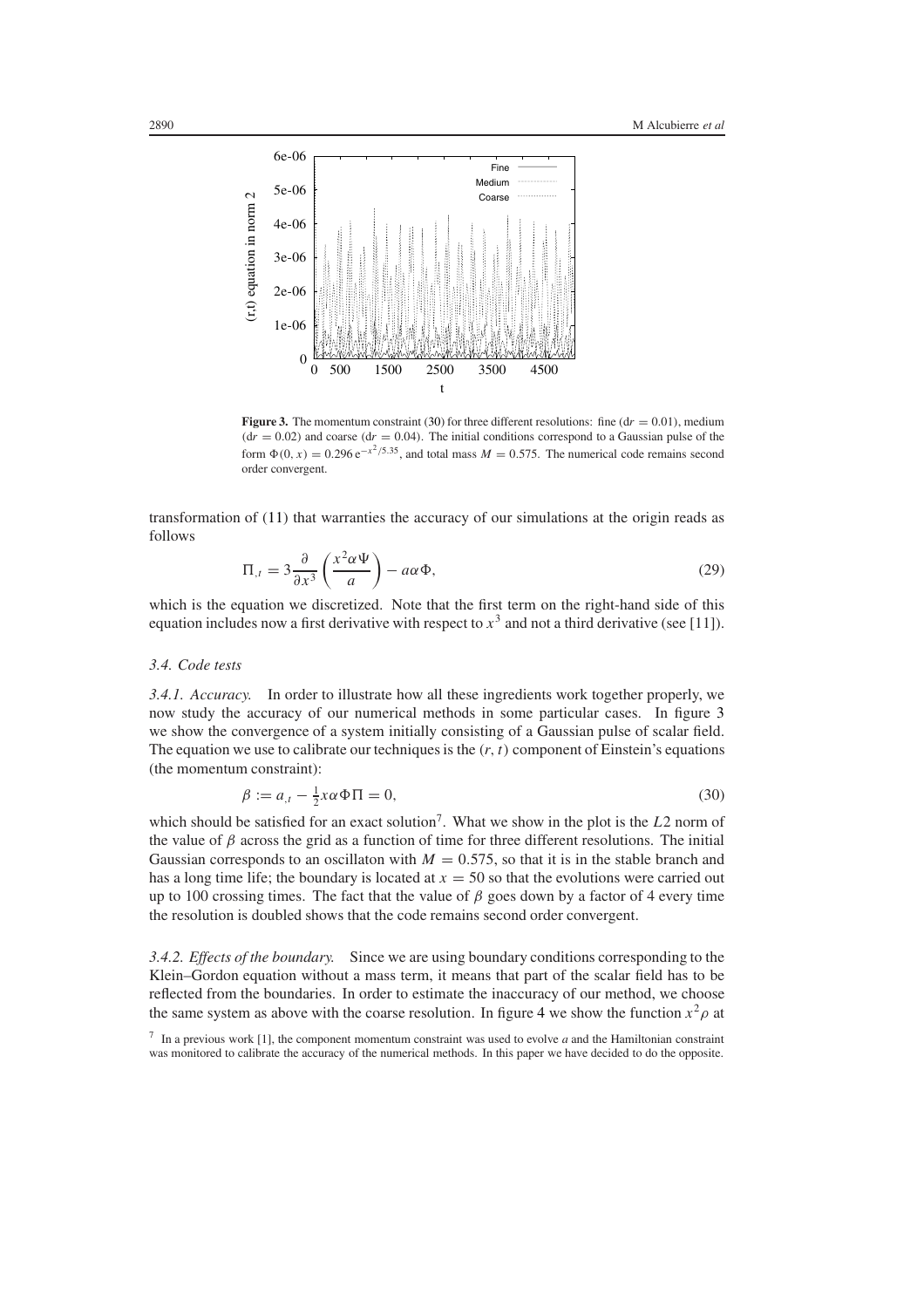

<span id="page-8-1"></span>**Figure 4.** The function  $x^2 \rho$  is shown for different locations of the boundaries at  $t = 4000$  for the system above. It is evident that after many crossing times the non-exact boundary conditions used start introducing reflections.

 $t = 4000$  for three different situations: the system is evolved with boundaries at  $x = 50$ , 100 and 200. It is clear that the different evolutions coincide very well up to  $x = 20$  but differ significantly outside, where  $x^2 \rho$  < 10<sup>-4</sup> in the present case. This certainly indicates that at such regions the effects of the boundary dominate our simulations over such large periods of time (see also [6]).

## <span id="page-8-0"></span>**4. Evolution of oscillatons: the S-branch and the quasi-normal modes**

We shall call S-branch oscillatons those equilibrium configurations to the *left*-hand side of the critical configuration in the plot *M* versus  $\phi_1(0)$  in figure [2](#page-5-0) (or equivalently, those configurations to the *right*-hand side in the plot of *M* versus  $R_{\text{max}}$ ). As a first step in the study of the stability of oscillatons, we will numerically evolve these equilibrium configurations.

We should keep in mind that, compared to oscillatons constructed with the full series expansion, the solutions presented in figure [2](#page-5-0) are already perturbed. These perturbations arise because of the inherent discretization error of the numerical solutions and (mainly) the truncated Fourier expansions. Therefore, the eigensolutions in section [2.1](#page-2-7) will be treated as already *slightly perturbed* profiles [1].

The main results presented in this section can be summarized as follows. (i) S-oscillatons are stable against *small* perturbations. (ii) Besides the fundamental oscillations of the system, there is an overall vibration of the oscillaton when slightly perturbed. The frequencies *(f )* of these vibrations could be identified with the so-called quasi-normal modes of the system, since the geometry of the perturbed configurations decays to one corresponding to an equilibrium configuration, though a formal analysis will be required in the future to investigate whether or not it is an exponential decay. The plot of *f* versus *M* found is a particular feature of the  $\Phi^2$ -oscillatons as it has also been shown to be for boson stars. As we shall see below, such quasi-normal modes are very important in the study of the evolution of these systems.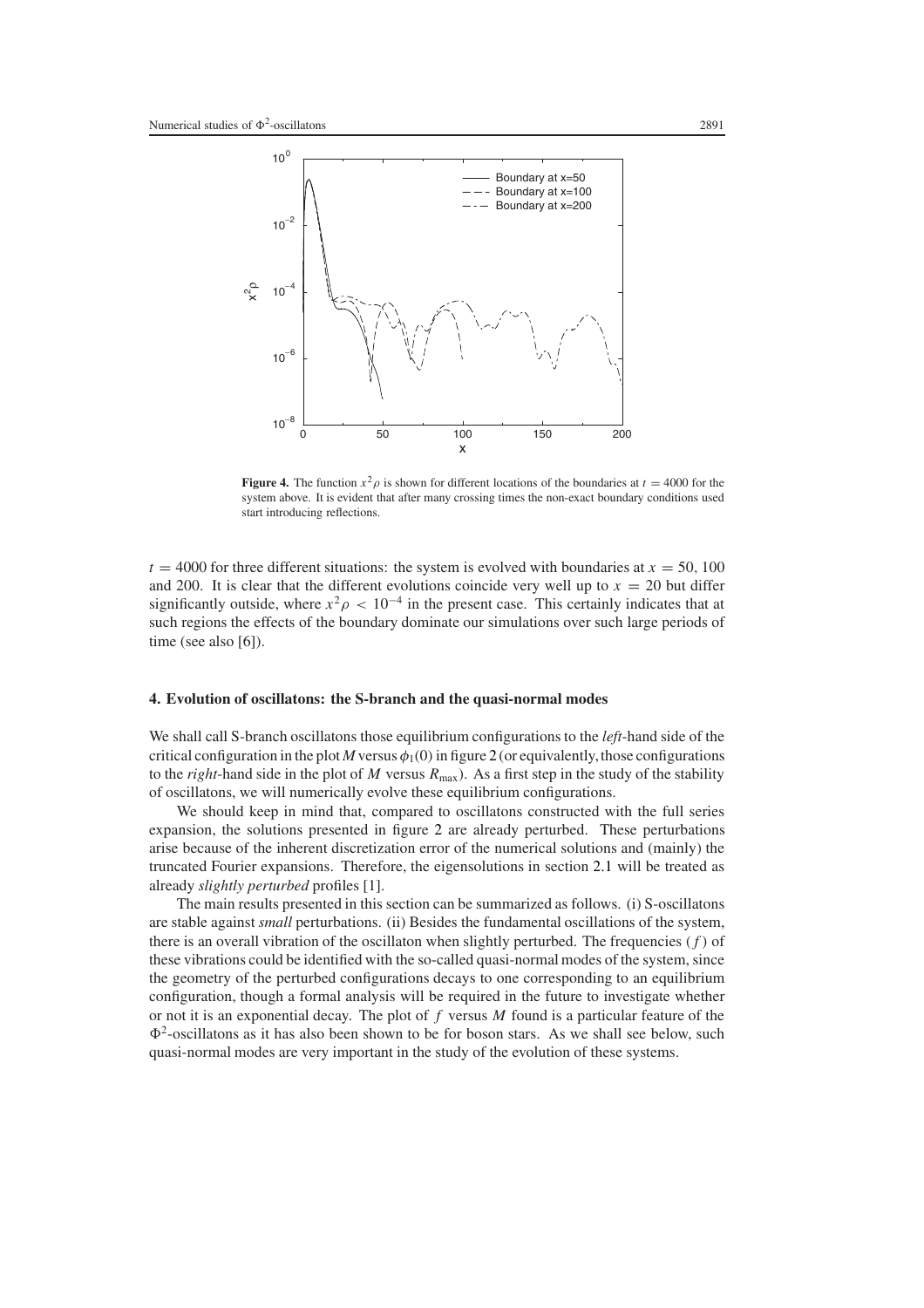We consider the scalar field profiles obtained by solving equations [\(15\)](#page-2-8) and [\(16\)](#page-2-2) to be the initial data for the evolution equations. In this form, the initial conditions for the scalar field are (see equations [\(17\)](#page-3-1))

$$
\Phi(t = 0, x) = \sum_{j=1}^{j_{\text{max}}} \phi_j(x)
$$
\n(31)

$$
\Phi'(t=0, x) = \sum_{j=1}^{j_{\text{max}}} \phi'_j(x)
$$
\n(32)

$$
\dot{\Phi}(t=0,x) = 0 \tag{33}
$$

and then the metric functions  $\alpha$ , *a* are calculated through the Einstein equations. In this manner, we will also check the consistency between the eigenvalue problem and the numerical evolution since no additional information (such as the metric functions, the fundamental frequency  $\omega$ , etc) is taken initially.

As a typical example of an S-branch oscillaton, we show in figure [5](#page-10-0) the evolution of the initial profile shown in figure [1,](#page-4-0) characterized by the central value  $\phi_1(0) = 0.2828$ . From the figure we see that such an oscillaton is stable, maintaining the same oscillatory pattern from  $t \approx 300$  (see figure [6\)](#page-11-0) up to times  $t \approx 20000$  (in the plot we are showing only a fraction of the run). That the evolution is stable can also be seen from figure [6,](#page-11-0) in which we show the accuracy of the numerical evolution by plotting the momentum constraint. In figure [7](#page-11-1) we show the evolution of the total integrated mass. We can see a small appreciable adjustment of the original mass at around  $t = 300$ , indicating a small ejection of the scalar field from the system. The overall linear decay of the mass can be shown to be consistent (using convergence tests) with a small amount of numerical dissipation still present in our numerical method, and is therefore not an intrinsic decay of the oscillaton.

The simulations show that the evolved geometry of our initial data oscillates periodically at two different time scales. In particular, there is a short-period oscillation corresponding to the expansion [\(17\)](#page-3-1), that is, the fundamental oscillation, and an overall vibration with a longer period [1]. We shall refer to the latter as the quasi-normal modes of the oscillatons.

To determine the oscillatory scales of the solution, we calculated the Fourier transform of the evolution of  $(g_{rr})_{\text{max}}$  in figure [5,](#page-10-0) and plotted it in figure [8.](#page-12-0) Note that the dominant frequencies are the quasi-normal one and the fundamental angular frequency, which are, respectively,  $(f/m) = 4.52 \times 10^{-2}$  and  $(\omega/m) = 0.9119$ . Higher modes corresponding to even multiples of the fundamental frequency are also present, but their power is smaller.

We systematically evolve all other S-branch equilibrium configurations shown in figure [2,](#page-5-0) calculating their corresponding power spectrum and then their quasi-normal and fundamental frequencies. In all cases, the evolved profiles behaved accordingly with the description given above for the (representative) case  $\phi_1(0) = 0.2828$ . For instance, the values of the fundamental frequencies coming out from our Fourier analysis of the evolved systems were only slightly different from those proposed in the series [\(17\)](#page-3-1), coinciding up to four digits. In general, the power spectrum of more dilute oscillatons is dominated by the fundamental frequency, while the quasi-normal frequency dominates for oscillatons near the critical point. Also, the linear numerical dissipation of mass was as in figure [6,](#page-11-0) suggesting also that it should be attributed to the numerical method and not to the intrinsic properties of oscillatons.

The resulting plot of *f* versus *M* in figure [8](#page-12-0) has been very useful to analyse the evolution of boson stars [2, 4], and we will see it is useful for oscillatons as well. The plot shows a maximum and a sharp decline near the critical mass. This is a typical behaviour indicating the transition from stable to unstable configurations.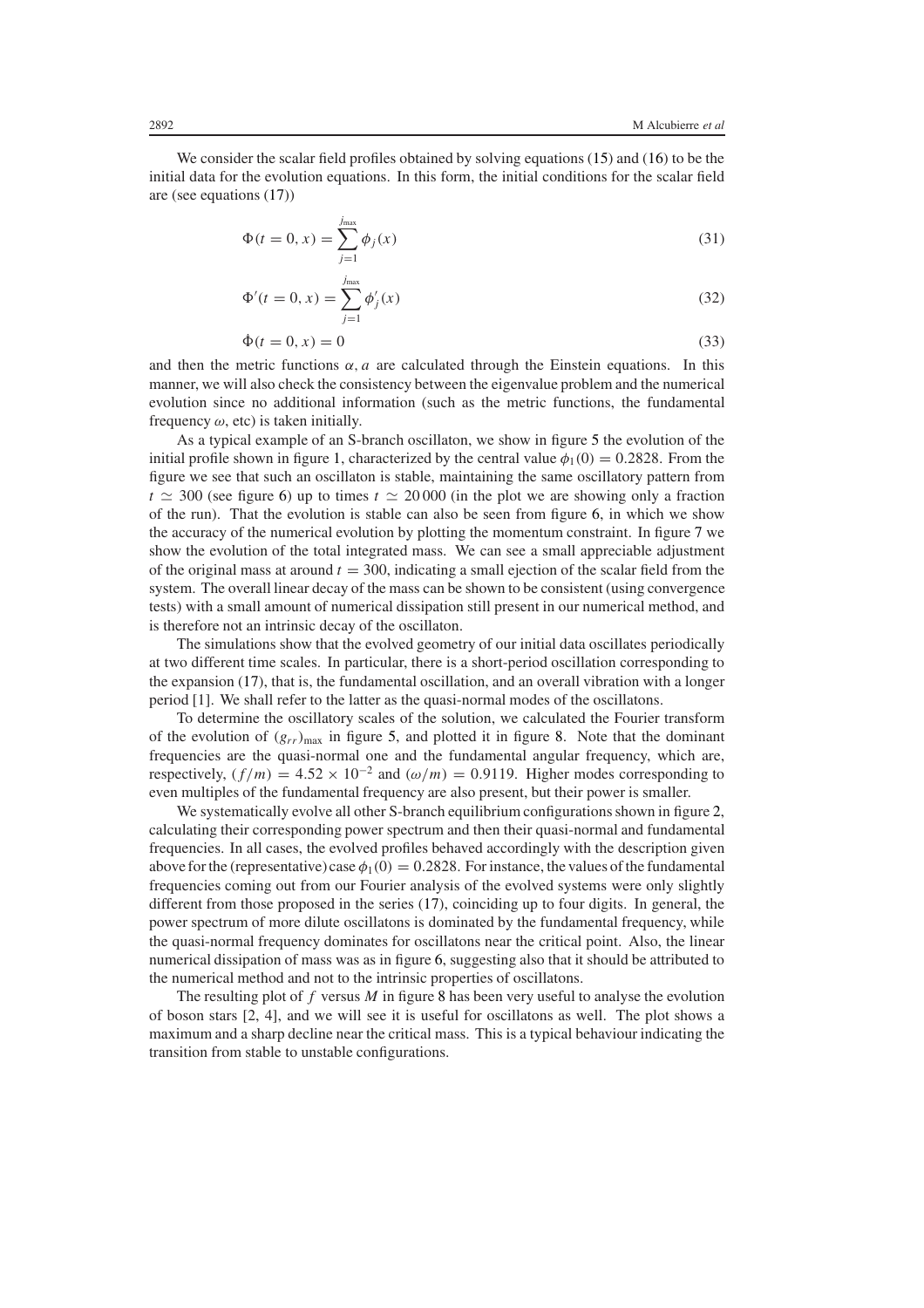

<span id="page-10-0"></span>**Figure 5.** (Top) Maximum values of the radial metric function  $g_{rr}(t, x) = a^2(t, x)$ . The initial configuration is that of figure [1](#page-4-0) with  $\Delta x = 0.01$ ,  $\Delta t / \Delta x = 0.5$ . The boundary is at  $x = 100$  and the evolution is shown to  $t = 5000 \text{ m}^{-1}$ , some 50 crossing times. In fact, we have followed the run up to  $t = 20000 \text{ m}^{-1}$  and no change was observed. Thus, we can conclude that the initial configuration is stable against *small* perturbations. (Bottom) The density profile  $\rho_{\Phi}(t, x)$  times  $x^2$ is plotted for late times.

To further demonstrate that the S-oscillatons are stable and that the frequencies shown in figure [8](#page-12-0) are their intrinsic quasi-normal modes, we show in figure [9](#page-13-0) the evolution of the total mass  $M_T$  and  $R_{\text{max}}$  compared to the equilibrium configurations as shown in figure [2.](#page-5-0) It is clear that the slightly perturbed S-oscillatons oscillate with very small amplitudes around the original equilibrium configurations. In other words, they are not migrating to other oscillatons nor decaying. This can be compared to the migrating oscillatons shown in figures [11,](#page-14-0) [13](#page-16-0) and [14.](#page-17-0)

The results presented above give evidence for points (i) and (ii) outlined at the beginning of this section. We would like to stress here that the important result is that there do exist stable oscillatons (at least in the S-branch). As a side effect, we have also shown the consistency between the eigenvalue problem and the numerical evolution code.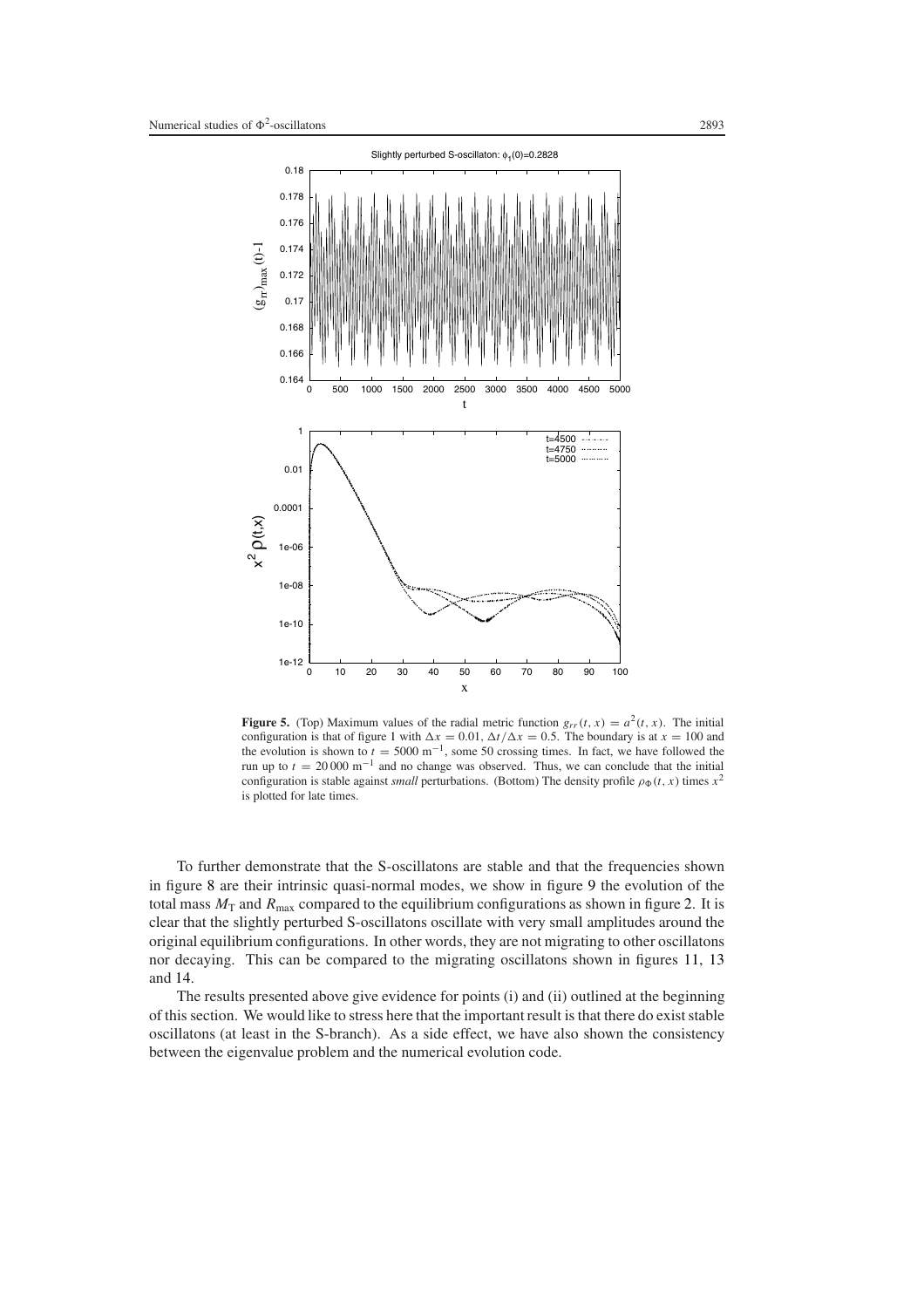

**Figure 6.** The *L*2 norm of the momentum constraint for the numerical evolution of the oscillaton shown in figures [1](#page-4-0) and [5.](#page-10-0)

<span id="page-11-0"></span>

<span id="page-11-1"></span>Figure 7. Total integrated mass as a function of time during the evolution of the same oscillaton. We see that the oscillaton ejects a very small amount of matter at around  $t = 300 \text{ m}^{-1}$ . The overall linear decrease is due to the numerical dissipation still present in the code.

## <span id="page-11-2"></span>*4.1. Perturbed S-oscillatons*

Our interest now is to determine whether S-branch oscillatons are stable against *strong* perturbations. That is, we want to know the conditions under which such oscillatons will collapse into a black hole, disperse away or form another oscillaton. The last case is a rather interesting possibility since, as we shall show below, it implies the migration of oscillatons.

We have included Gaussian-like perturbations in the original equilibrium configurations, as shown in figure [10,](#page-13-1) which can be seen just as perturbations to the original mass of the oscillatons. (We shall call *original* the profiles shown in figure [2](#page-5-0) and their corresponding parameters). The main results are summarized as follows. (iii) If an oscillaton is perturbed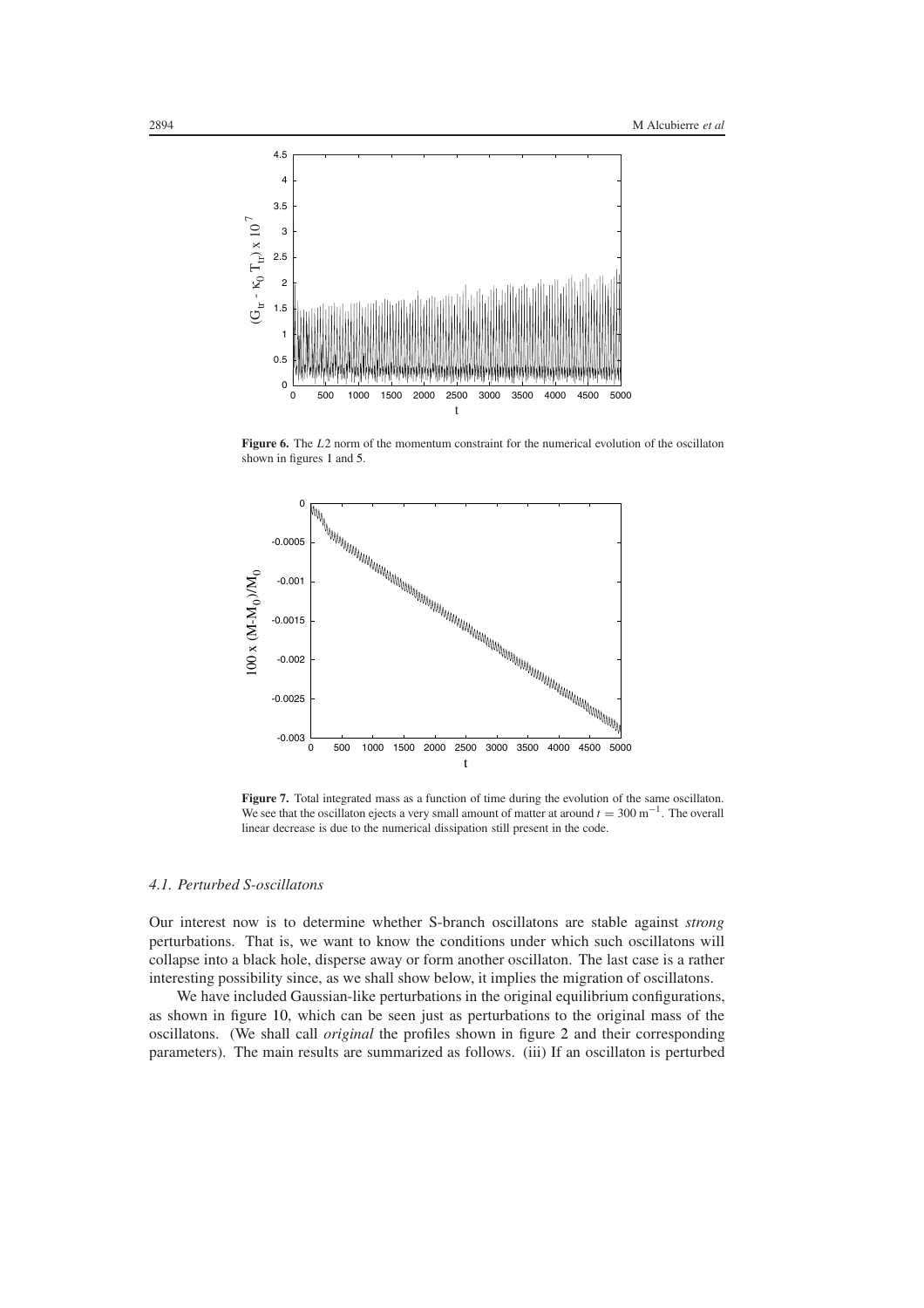

<span id="page-12-0"></span>**Figure 8.** (Top) The Fourier transform of the evolution of the metric coefficient  $g_{rr}$  for the case in figure [5.](#page-10-0) The configuration vibrates with the quasi-normal frequency  $(f/m) = 4.52 \times 10^{-2}$  while it oscillates with even multiples of the fundamental angular frequency  $(\omega/m) = 0.9119$ . The latter coincides with the result of the eigenvalue problem (see figure [1\)](#page-4-0). (Bottom) The frequencies of the quasi-normal modes obtained from the evolution of slightly perturbed S-branch oscillatons. We also show the migration of perturbed S-branch and U-branch oscillatons, labelled A–F; the details of their evolution can be found in sections [4.1](#page-11-2) and [5.](#page-15-0) In the plot,  $\Delta t$  represents the time intervals at which the evolved mass was measured for each case.

in such a way that its mass is less than the critical mass  $M_c \simeq 0.606 \left(m_{\rm Pl}^2/m\right)^8$  it migrates to another solution in the S-branch; and (iv) on the other hand, if the initial mass is larger than *M*c, the oscillaton can either migrate to an S-oscillaton or collapse to a black hole. The collapse to a black hole can be prevented by the oscillaton ejecting the mass excess. This mechanism is highly effective for dilute oscillatons. In both cases (iii) and (iv) above, the evolution of the perturbed profiles can be tracked according to their vibration frequencies, i.e., the quasi-normal modes. We have plotted some typical evolutions of perturbed S-branch oscillatons in figure [11](#page-14-0) which show the different behaviour described above.

<sup>8</sup> This value is just 0.16% lower than that determined from the eigenvalue problem in section [2.1](#page-2-7) (see also section [5.2\)](#page-18-0).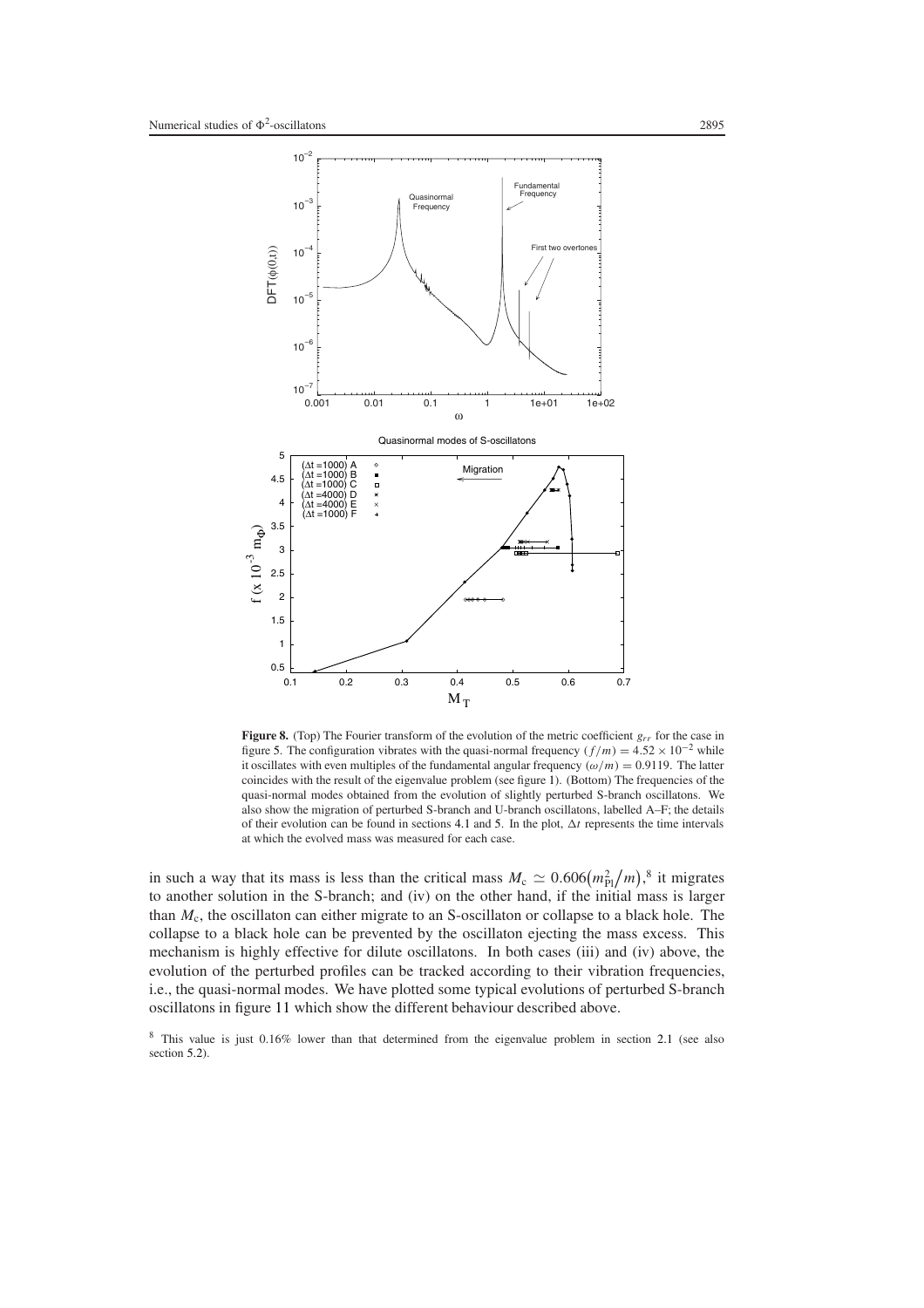

<span id="page-13-0"></span>**Figure 9.** The evolution of the total mass  $M_T$  and  $R_{\text{max}}$  is shown for different S-oscillatons. The runs were followed up to  $t = 5000 \text{ m}^{-1}$ . It can be clearly seen that the evolutions proceed just by small oscillations around the initial profiles. Actually, since the profile in figure [2](#page-5-0) uses the initial value *R*max*(*0*)*, the oscillations are shifted to the *left* of the solid line. Hence, it is manifest that these oscillatons are not migrating nor decaying. For a comparison with truly migrating oscillatons, see figures [11,](#page-14-0) [13](#page-16-0) and [14.](#page-17-0)



<span id="page-13-1"></span>**Figure 10.** Examples of the scalar field and *grr* profiles of a strongly perturbed S-oscillaton by means of a Gaussian perturbation. Shown is the case of a  $\phi_1(0) = 0.1$  oscillaton whose original mass was increased by 40%. The evolution of this oscillaton is given in figures [8](#page-12-0) (label B), [12](#page-15-1) and [11](#page-14-0) (see also text below for details).

We start by discussing point (iii). In the first case, we decreased the initial mass of a  $\phi_1(0) = 0.45$  oscillaton to an initial value  $M_i = 0.484$  (20% less than its original mass  $M =$ 0*.*605). We can observe that initially the oscillaton expands and then bounces back while it loses mass, to finally settle down on the S-branch. The migration is manifest in the trajectory shown in figure [11,](#page-14-0) which oscillates around the stable equilibrium configurations discussed in the previous section. During the evolution, the oscillaton maintains a fixed vibration frequency. Its path of migration is labelled A in figure [8,](#page-12-0) and shows that the oscillaton will stop at a diluted one.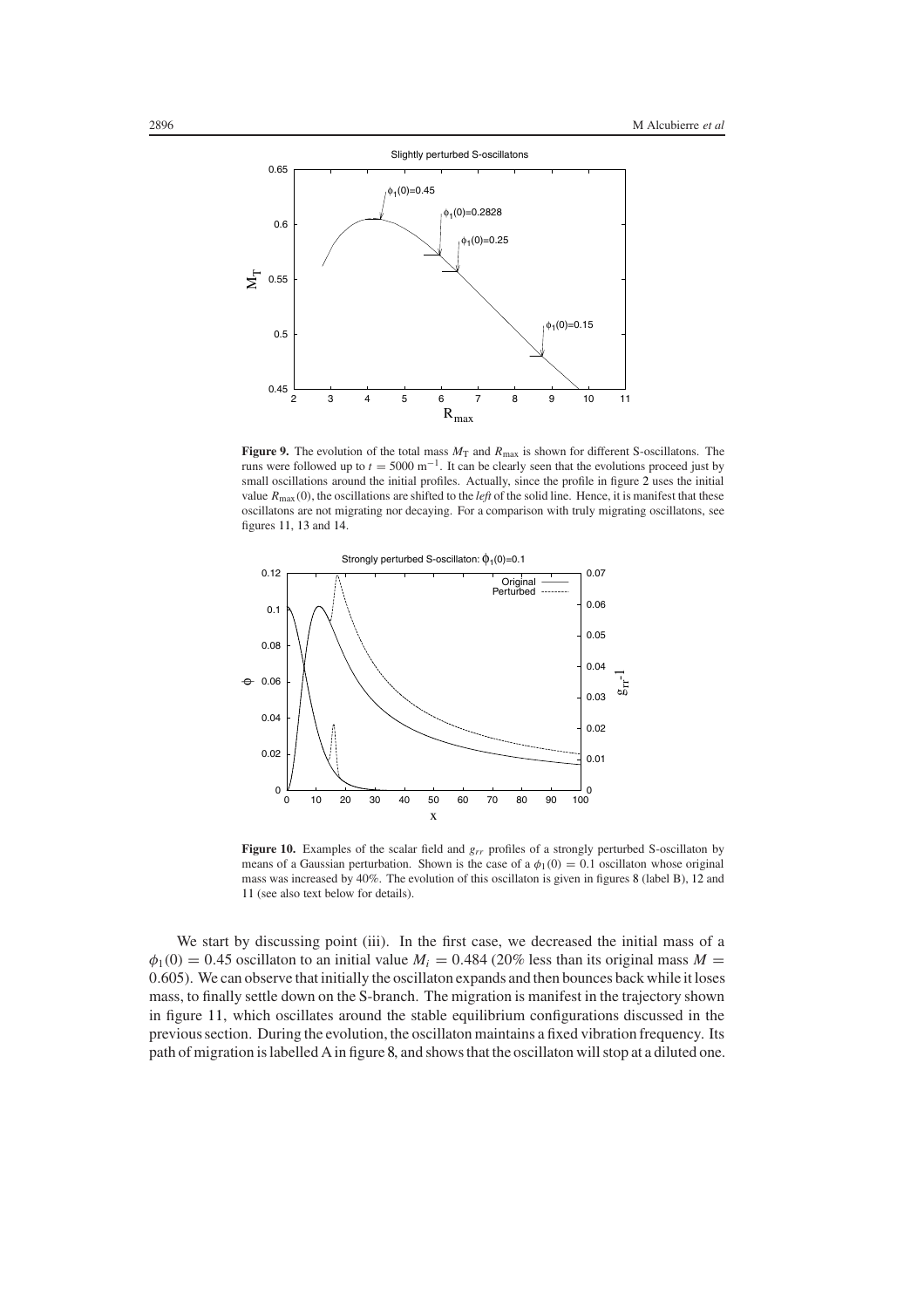

<span id="page-14-0"></span>**Figure 11.** Evolutions of different strongly perturbed S-oscillatons, see text for details and cases labelled A–C in figure [8.](#page-12-0) The percentage figures are the perturbations made in their original masses. In general, a perturbed S-oscillaton migrates back to the S-branch if its initial mass is less than the critical value  $M_c = 0.606$ . The migration proceeds by the loss of mass, through the so-called gravitational cooling mechanism. This mechanism is so efficient in the case of dilute oscillatons that it can prevent the formation of a black hole even if the initial mass is larger than the critical value. However, this cooling mechanism is sometimes not enough for dense oscillatons. The asterisks denote the starting points. The runs were followed up to  $t = 5000 \text{ m}^{-1}$ .

A second case corresponds to a  $\phi_1(0) = 0.1$  oscillaton which was strongly perturbed as having an initial mass of  $M_i = 0.579$  (40% over its original mass  $M = 0.414$ ). Despite the strong perturbation, the oscillaton collapses and loses enough mass to settle down onto another S-oscillaton. By measuring the vibration frequency, we find that the migrating oscillaton follows the path labelled B in figure [8,](#page-12-0) which suggests that the oscillaton is migrating to a  $\phi_1(0) = 0.15$ -like profile. This can also be seen in figure [12,](#page-15-1) in which the profile of the metric coefficient *grr* rapidly approaches and oscillates around the final configuration.

To illustrate point (iv), a  $\phi_1(0) = 0.1$  oscillaton was perturbed to have an initial mass of  $M_i = 0.687$ , a value larger than the critical one. However, we can observe that the oscillaton rapidly loses mass and migrates back to the S-branch. Its migration path is labelled C in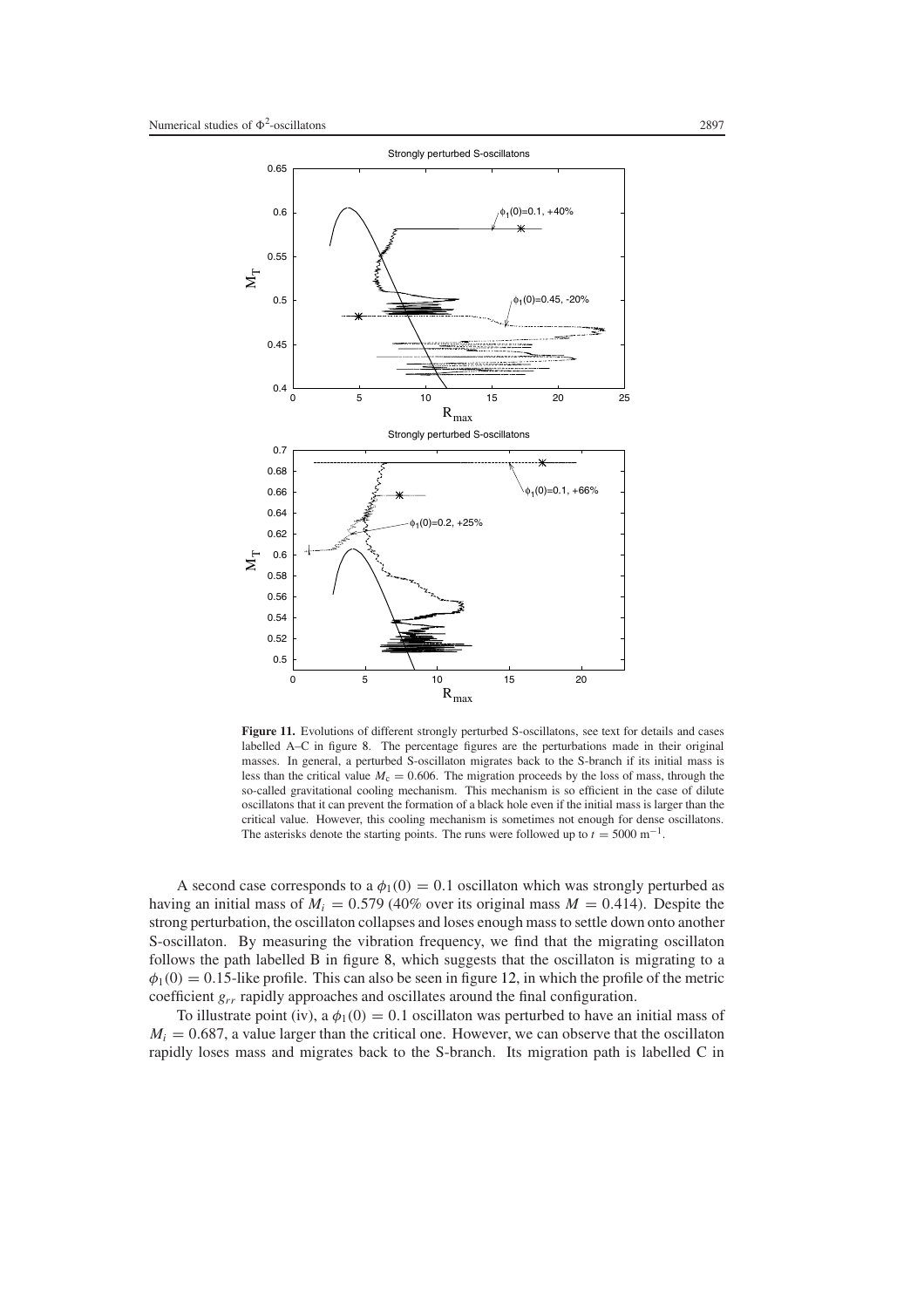

<span id="page-15-1"></span>**Figure 12.** Evolved profiles of the metric coefficient  $g_{rr}$  for a strongly perturbed  $\phi_1(0) = 0.1$ oscillaton (see also figures [10](#page-13-1) and [11\)](#page-14-0), which is migrating to a  $\phi_1(0) = 0.15$  oscillaton. This is consistent with the path (labelled B) in figure [8.](#page-12-0) The times and distances are given in units of  $m^{-1}$ .

figure [8.](#page-12-0) This is a typical example of the efficiency of the gravitational cooling mechanism in sufficiently dilute oscillatons.

The opposite case is shown by a perturbed  $\phi_1(0) = 0.2$  oscillaton, whose initial mass is  $M<sub>i</sub> = 0.657$ . The gravitational cooling mechanism is not efficient enough in this case to prevent the formation of a black hole. We see this by noting that its trajectory stops at the value of *R*max corresponding to the Schwarzschild radius of the hole. However, we have observed that the same oscillaton does migrate to the S-branch if the initial mass is somewhat less perturbed, while still being larger than the critical one. This is also a generic phenomenon we have observed by perturbing other S-oscillatons. This tells us that the gravitational cooling mechanism is highly efficient if the scalar field is diluted enough, as in the cases shown in the original paper of Seidel and Suen [3].

The results presented so far point out that, apart from being stable configurations, S-branch oscillatons are indeed the final states in the evolution of other perturbed S-oscillatons. These two properties (stability and final state quality) are the imprint of S-oscillatons. To end this section, we would like to stress here the important role of the quasi-normal modes to follow the migration process of oscillatons. The examples presented so far show that the vibration frequency of the system remains the same during its evolution, even while the system loses mass.

## <span id="page-15-0"></span>**5. Evolution of oscillatons: the U-branch**

We shall call U-branch oscillatons those equilibrium configurations on the right- (left-) hand side of the critical configuration in the plot of *M* versus  $\phi_1(0)$  (*M* versus  $R_{\text{max}}$ ) in figure [2.](#page-5-0) We also evolved these equilibrium configurations, with the same idea that the eigensolutions in section [2.1](#page-2-7) are already slightly perturbed configurations. The main result of this section is that U-oscillatons are intrinsically unstable since, as we shall see below, they decay and migrate to the S-branch under *small* perturbations.

Shown in figure [13](#page-16-0) are some instances of slightly perturbed U-oscillatons, and the plot of *M* versus *R*max speaks by itself when compared to figure [9.](#page-13-0) The U-branch oscillatons are intrinsically unstable; they migrate to and settle down onto the S-branch, even under small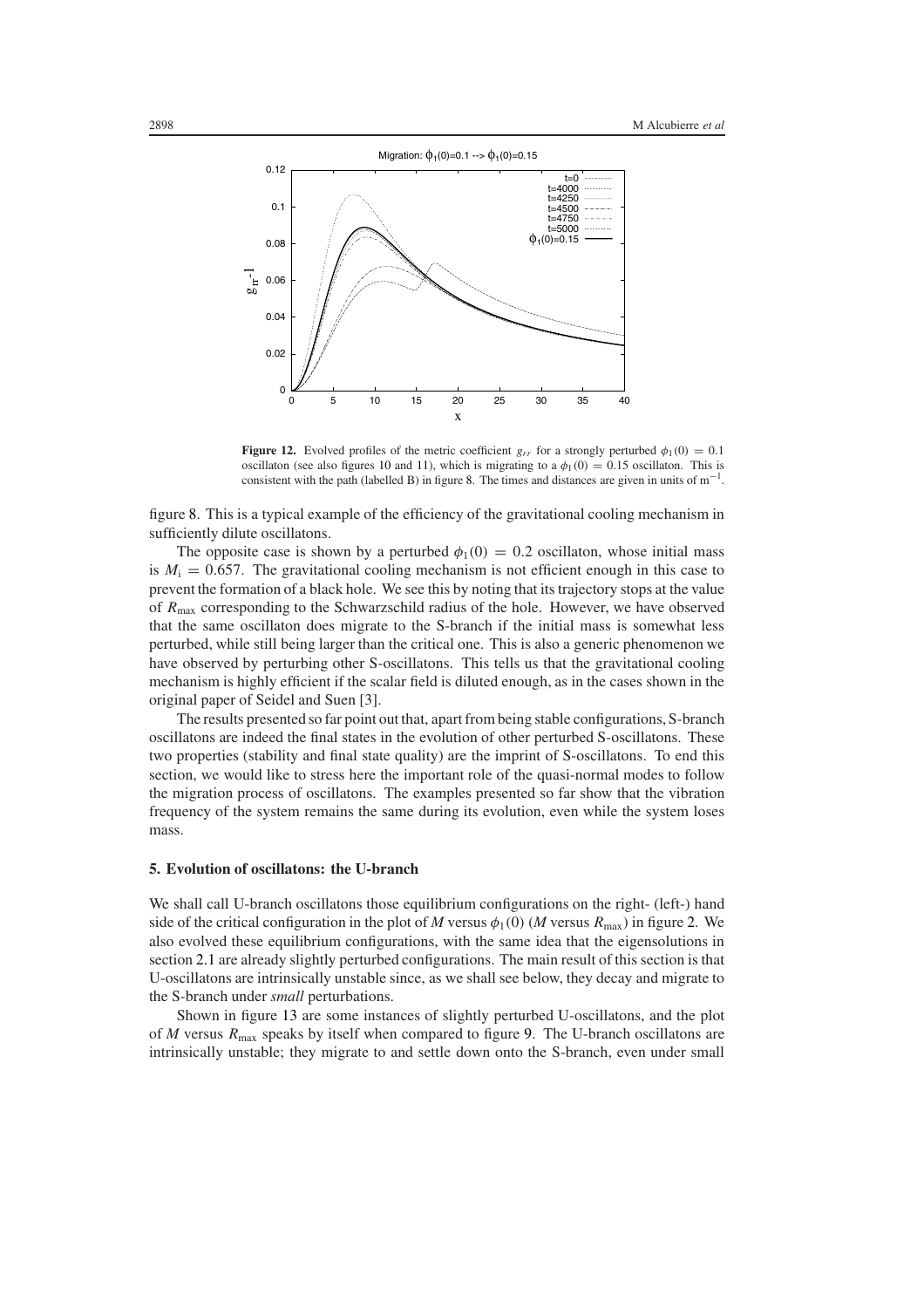

<span id="page-16-0"></span>**Figure 13.** (Top) Evolution of the maximum value of the radial metric coefficient *grr* for two slightly perturbed oscillatons in the U-branch, whose corresponding central initial values are  $\phi_1(0) = 0.55, 0.8$ . Larger values of the latter mean more instability. (Bottom) The migration of different U-oscillatons is manifest in a graph of *M* versus  $R_{\text{max}}(t)$ . By looking at the plot of *f* versus *M* in figure [8,](#page-12-0) we can see the point at which the different oscillatons will stop. For instance, the labels D, E correspond to the  $\phi_1(0) = 0.7, 0.8$  oscillatons shown in this graph, respectively. The time is in units of  $m^{-1}$  and the asterisks denote the starting points.

perturbations. The larger the central value  $(\phi_1(0) > 0.48)$ , the more unstable they are. Their migration to the S-branch also confirms the stability of the S-oscillatons and their important role as the final states in the evolution of migrating oscillatons.

As we have done before, the migration of oscillatons can be tracked by determining their quasi-normal frequencies. For example, the slightly perturbed  $\phi_1(0) = 0.7, 0.8$  oscillatons shown in figure [13](#page-16-0) are labelled D, E, respectively, in figure [8.](#page-12-0)

## *5.1. Perturbed U-oscillatons*

We have also perturbed the U-branch equilibrium configurations and studied whether they migrate or collapse into black holes. The main results of this section are as follows.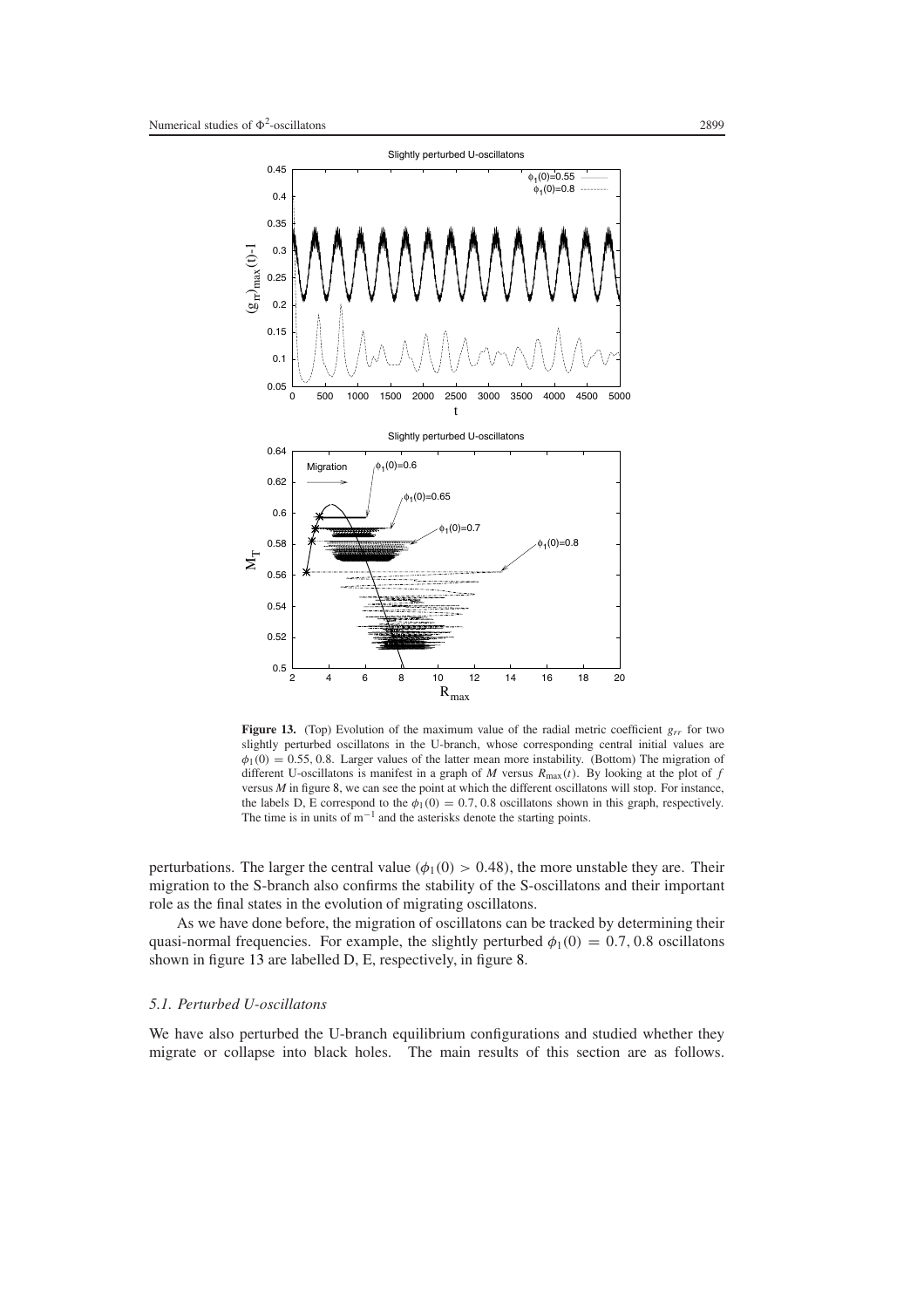

<span id="page-17-0"></span>**Figure 14.** The paths of the evolution of a perturbed  $\phi_1(0) = 0.8$  oscillaton in a plot of *M* versus *R*max. The collapse into the black hole is represented by the horizontal line going to the left, ending at the Schwarzschild radius of the final black hole (see also figure [15\)](#page-17-1). The same oscillaton was also perturbed by decreasing its original mass, in which case it migrates and settles down into the S-branch (see text and figure [16](#page-18-1) for details). The asterisks denote the starting points. The runs were followed up to  $t = 5000$  m<sup>-1</sup>.



<span id="page-17-1"></span>**Figure 15.** Plots of the metric coefficients  $g_{tt}$ ,  $g_{rr}$  for a perturbed configuration with an excess mass of 2%. Even though the value of the initial mass is well below  $M_c \simeq 0.606$ , the oscillaton collapses into a black hole.

(i) If the initial mass is somewhat larger than the original mass of the eigenconfiguration, the oscillaton collapses into a black hole. This result is independent of the kind of perturbation made and then it can be characterized by the excess in mass only. (ii) If the mass of the original configuration is decreased by the perturbation, the oscillaton migrates to the S-branch.

The  $\phi_1(0) = 0.8$  oscillaton is a typical example of a U-oscillaton and its evolution under strong perturbations is plotted in figure [14.](#page-17-0) If the initial mass of this oscillaton is perturbed so that it is 2% more massive than the original mass, the final stage of the collapse is a black hole, even though the initial mass is less than the critical value. This can also be seen in figure [15,](#page-17-1)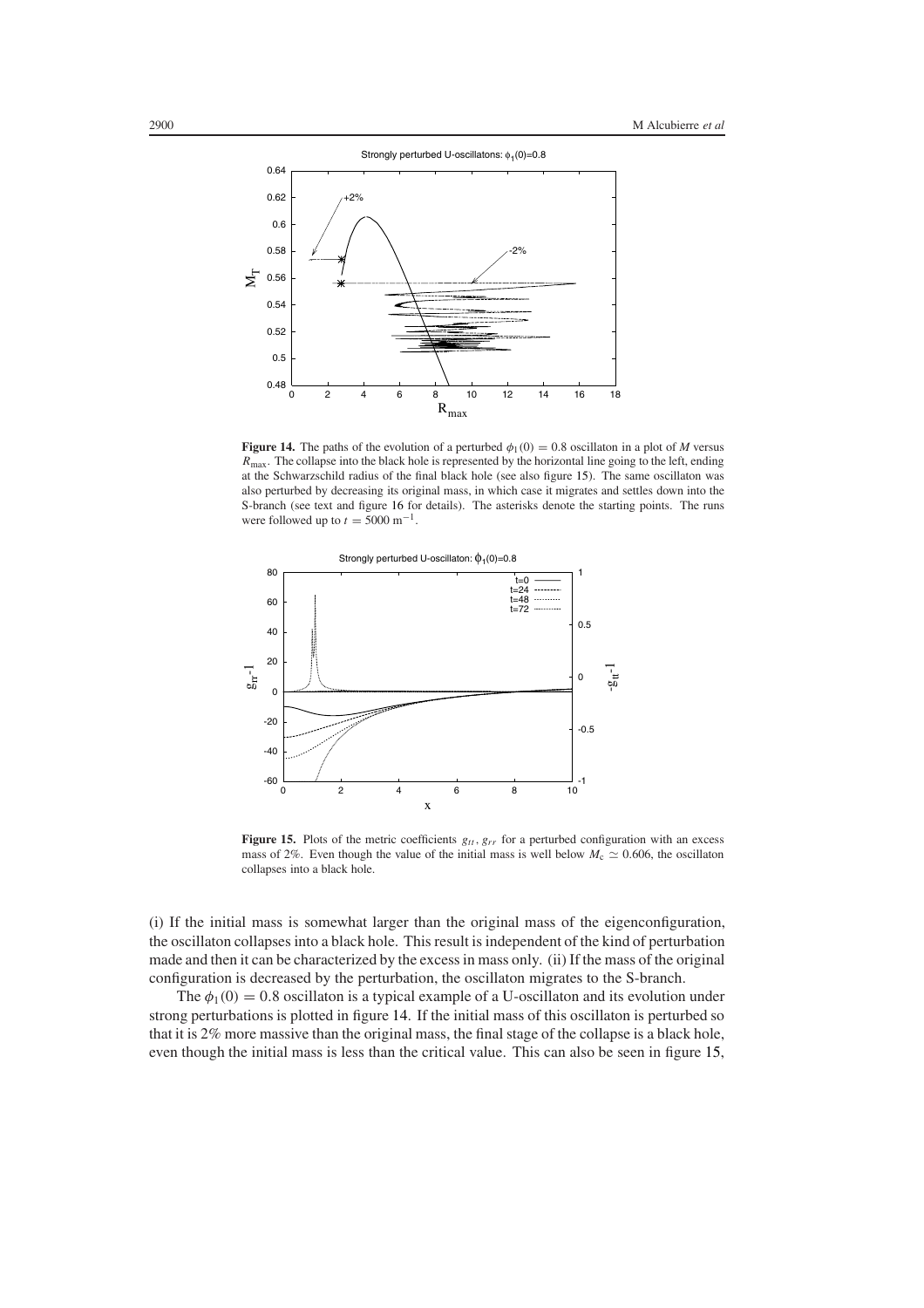

<span id="page-18-1"></span>**Figure 16.** Evolved profile of the metric coefficient  $g_{rr}$  for a  $\phi_1(0) = 0.8$  oscillaton migrating to  $a \phi_1(0) = 0.15$  oscillaton. This is consistent with the graphs in figure [8](#page-12-0) (label F) and in figure [14.](#page-17-0) The times and distances are given in units of  $m^{-1}$ .

where we see plots of the metric coefficients  $g_{tt}$  and  $g_{rr}$ . The coefficient  $g_{tt}$  shows the wellknown 'collapse of the lapse' (the lapse drops to zero) characteristic of black holes, while the coefficient *grr* shows the 'grid stretching' effect (the radial metric grows exponentially), also typical of black hole evolutions. On the other hand, if the initial mass of the same oscillaton is 2% less than the original mass, the oscillaton rapidly migrates to the S-branch and settles down into a stable oscillaton. Its evolution path in figure [8](#page-12-0) (label F) overlaps with that of the migrating S-oscillaton shown in figures [10](#page-13-1) and [12](#page-15-1) (label B in figure [8\)](#page-12-0). Thus, the final state of the evolution seems to be a  $\phi_1(0) = 0.15$  oscillaton, as can also be seen in figure [16.](#page-18-1) This fact reveals again the usefulness of the plot of  $f$  versus  $M$  to determine the final configuration of a migrating oscillaton.

We would like to summarize here the results presented so far. We have found that the imprint of U-branch oscillatons is that they are intrinsically unstable. That is, even small perturbations provoke their migration to other configurations, instead of small oscillations around the original ones. The latter fact again confirms the stability and final state status of S-oscillatons. Another particular characteristic of U-oscillatons is that the formation of a black hole is very likely if the original profile is perturbed by adding mass to it. This phenomenon occurs even if the perturbed initial mass is less than the critical one, so that the gravitational cooling mechanism is not efficient at all in the U-branch.

## <span id="page-18-0"></span>*5.2. The S–U transition point*

Now we take a closer look at the equilibrium configurations near the critical profile, the one that is the most massive in figure [2,](#page-5-0) which we shall call the S–U transition point.

To begin, let us recall the basic characteristics of the S, U-branches. The basic imprint of S-branch oscillatons is that they are stable and then oscillate around the initial profiles when slightly perturbed (see figure [9\)](#page-13-0). On the other hand, U-branch oscillatons are intrinsically unstable and they migrate to the S-branch even when slightly perturbed, like those cases shown in figure [13.](#page-16-0)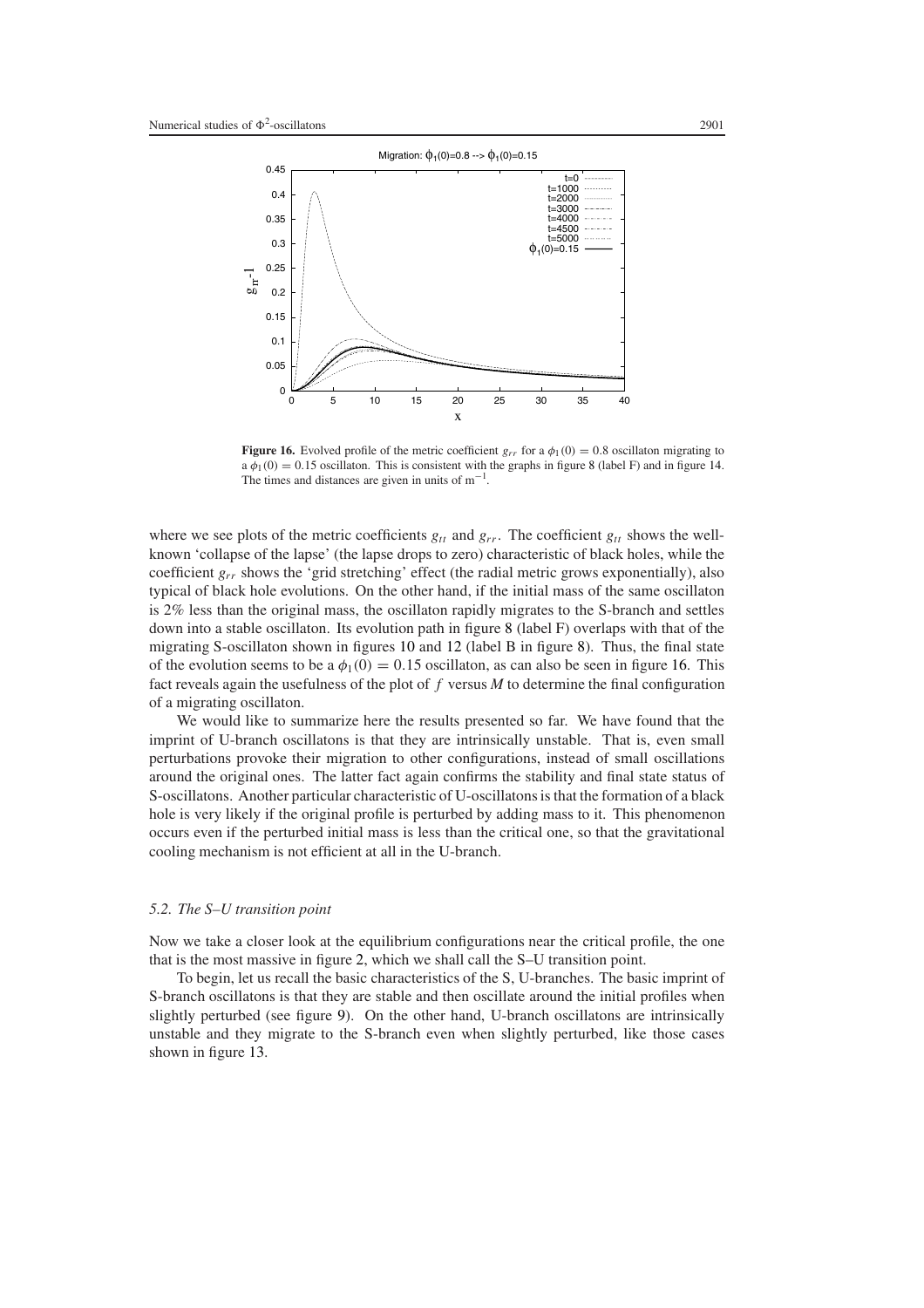

<span id="page-19-1"></span>Figure 17. Evolution of slightly perturbed configurations near the S-U-transition point, which is represented by the most massive equilibrium configuration in figure [2.](#page-5-0) The oscillations of oscillatons to the right of the critical configuration are shifted to the left of the solid line, as was the general case for the S-branch (see figure [9\)](#page-13-0). On the other hand, the oscillatons to the left of the critical configuration rapidly migrate to the S-branch and oscillate like stable S-oscillatons, as in figure [13.](#page-16-0) Therefore, the critical configuration truly marks the transition between the S- and U-branches.

The evolution of the profiles near the S–U transition point when slightly perturbed is shown in figure [17.](#page-19-1) We observe that the results summarized above are again confirmed, and then the critical configuration characterizes the transition between the S- and U-branches under *small* perturbations. We have also found the same results in the case of strong perturbations. If the mass of these oscillatons is decreased, they migrate to S-oscillatons. If the mass is increased even by a small amount, they collapse rapidly forming black holes.

That U-oscillatons form black holes is not surprising. The fact that S-oscillatons can also collapse to black holes near the critical point is a consequence of the inefficiency of the gravitational cooling mechanism in the case of dense S-oscillatons, as was found in section [4.1.](#page-11-2) Actually, if the mass of an S-oscillaton near the transition point is perturbed to be larger than *M >* 0*.*606, it will collapse into black holes; otherwise, it will migrate to more diluted configurations. That is, the value  $M_c \simeq 0.606$  can be seen as the true critical value in the S–U-transition region.

Thus, we can conclude that the critical oscillaton  $(\phi_1(0) \simeq 0.48, M_c \simeq 0.606 m_{Pl}^2/m)$ marks the transition from the S-branch to the U-branch.

#### <span id="page-19-0"></span>**6. Conclusions**

In this paper, we have studied the properties of oscillatons by numerically evolving the Einstein–Klein–Gordon equations. According to the results, oscillatons can be classified into two well-defined groups, the S- and U-branches.

S-branch oscillatons are stable equilibrium configurations, which oscillate according to their fundamental frequency (*ω*). When slightly perturbed, these oscillatons vibrate with definite frequencies which we have identified as the frequencies *(f )* of their particular quasinormal modes. This is supported by the fact that these vibrations are decaying amplitude oscillations around the equilibrium configurations. If these oscillatons are strongly perturbed